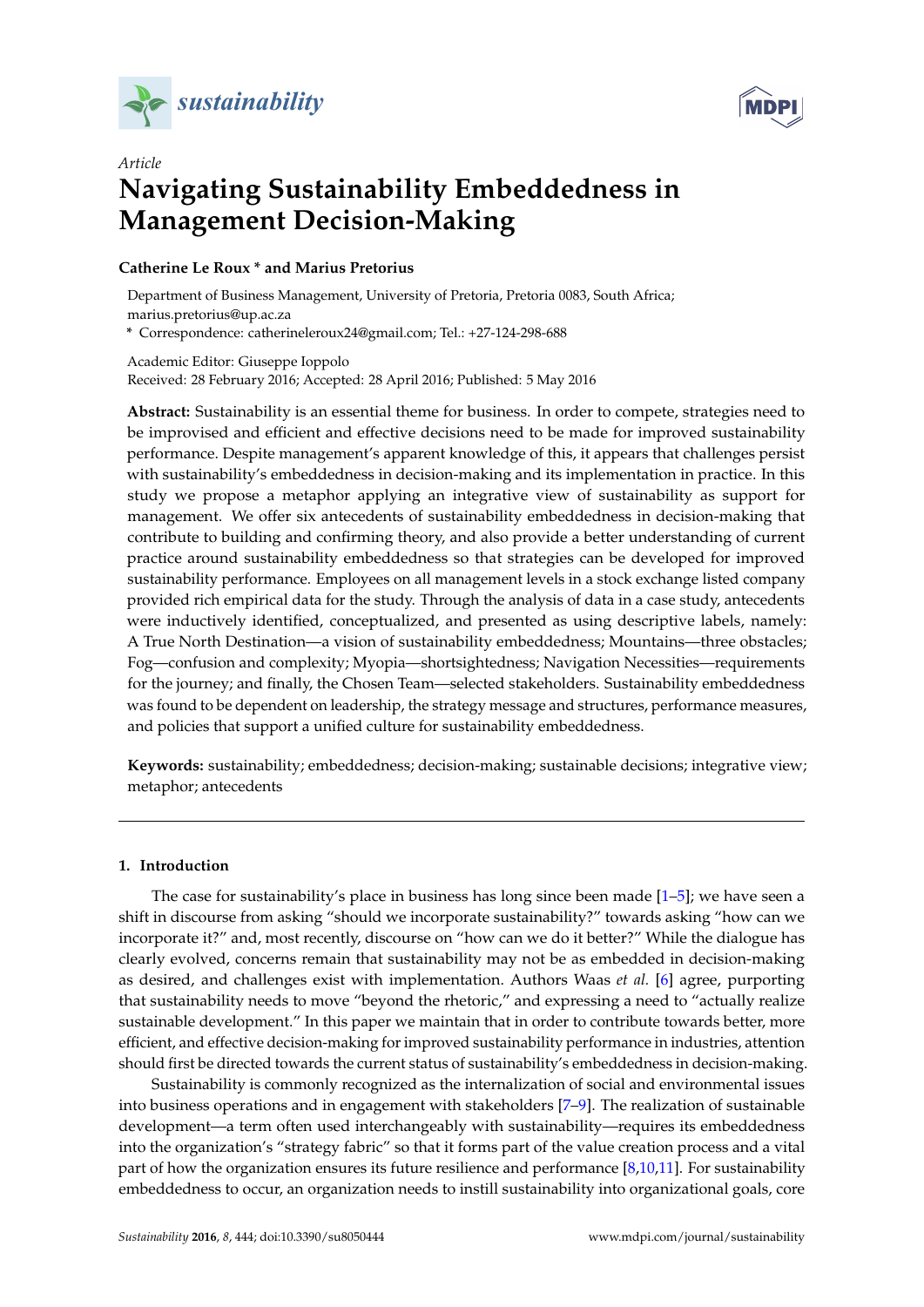managerial processes, and functions and responsibilities [\[12–](#page-19-7)[14\]](#page-19-8). Sustainability needs to permeate throughout the organization and form part of practitioner practices, beliefs, and decision-making at *every level* [\[15–](#page-19-9)[18\]](#page-19-10)*.* Embeddedness entails merging environmental and social sustainability with existent economic and financial decision-making. Sustainability embeddedness requires not only leadership's intervention and the creation of an embedded culture, but also changes to organizational arrangements in order to support the making of sustainable decisions [\[10,](#page-19-5)[14](#page-19-8)[–16\]](#page-19-11). These changes should facilitate employee unity and commitment towards corporate goals and action in decision-making, which in turn leads to long-term profit and growth [\[14,](#page-19-8)[19\]](#page-19-12).

Sustainability adoption is often portrayed as a journey from stages of rejection and non-responsiveness towards sustainability, to maturing and becoming an industry and global leader that has embedded sustainability into their strategy and decision-making [\[8](#page-19-4)[,20\]](#page-19-13). Organizations that show evidence of sustainability embeddedness and sustainable practices are described as being in the sustainable organization stage of adoption [\[8](#page-19-4)[,14](#page-19-8)[,21\]](#page-19-14)*.* Sustainable organizations take an integrative view of sustainability that supports the idea of the inclusive, holistic, and simultaneous incorporation of all the elements of sustainability and the interests of a wider stakeholder group [\[8,](#page-19-4)[22,](#page-19-15)[23\]](#page-19-16). This view maintains a widely shared and embedded focus towards long-term growth and performance, by considering all the elements of sustainability equally and interdependently [\[9](#page-19-3)[,19](#page-19-12)[,20,](#page-19-13)[24\]](#page-19-17).

In contrast to sustainable organizations, organizations in the early stages of sustainability adoption mostly ignore the notions of sustainable development, or, at the minimum, adhere to legal requirements imposed on them [\[8,](#page-19-4)[25\]](#page-19-18). Organizations in these early or intermediate stages of sustainability adoption are often characterized by a short-term view of business that focuses on the financial bottom line or business-as-usual associated with a shareholder-centric philosophy [\[8](#page-19-4)[,19](#page-19-12)[,21](#page-19-14)[,25\]](#page-19-18). Even though some organizations develop to become proactive about social and environmental responsibility, many of these organizations still embrace an institutional view of sustainability, also called a "Friedmanesque view" or "business case" approach. This institutional view purports that the interests of society and the environment should only be considered when they contribute towards enhanced financial performance [\[2](#page-18-1)[,3](#page-18-2)[,26\]](#page-19-19). Most studies on sustainability adoption have focused on proactive organizations and the operational changes necessary to create a more socially and environmentally responsible organization [\[20](#page-19-13)[,27\]](#page-19-20). As indicative of this special issue, interest in corporate sustainability has developed beyond proactivity and beyond the business case for it, towards an integrative view where the planet, people, and profit are considered *together*. Much of sustainability research has focused on the institutional view that seeks out win–win situations that prioritize the shareholder and survivability [\[14](#page-19-8)[,27](#page-19-20)[–29\]](#page-19-21). Only a few researchers in the field of sustainability have adopted an integrative embedded stance in studies, or conceptualized corporate contributions to sustainable development beyond the business case for it [\[2](#page-18-1)[,7](#page-19-2)[,8](#page-19-4)[,18\]](#page-19-10). This highlights the importance of research embracing this approach.

#### **2. Background and Research Purpose**

Engagement with managers during studies in practice and industry reveals that sustainability may not be as embedded—engrained—in decision-making as is desired [\[8](#page-19-4)[,30,](#page-19-22)[31\]](#page-20-0). For instance, managers have raised concerns that corporate sustainability practices do not reflect a comprehensive view of sustainability or any values beyond profit. Managers have observed that risk assessments and decision-making outcomes do not always reflect an inclusion of all the elements of sustainability or of a broader group of stakeholders. Even though sustainability has secured its place as a permanent fixture on the management agenda and there is a growing resource base supporting sustainability, it appears that the current state of sustainability embeddedness differs from the expected state. In fact, the absence of knowledge about the current embeddedness situation appears to be hindering the achievement of desired levels of sustainability embeddedness and performance [\[4,](#page-18-3)[32–](#page-20-1)[35\]](#page-20-2). An implementation gap between actual and desired levels of sustainability embeddedness has been confirmed by the literature and has been described as "problematic" given the importance of sustainability [\[6](#page-19-1)[,30](#page-19-22)[,36](#page-20-3)[,37\]](#page-20-4).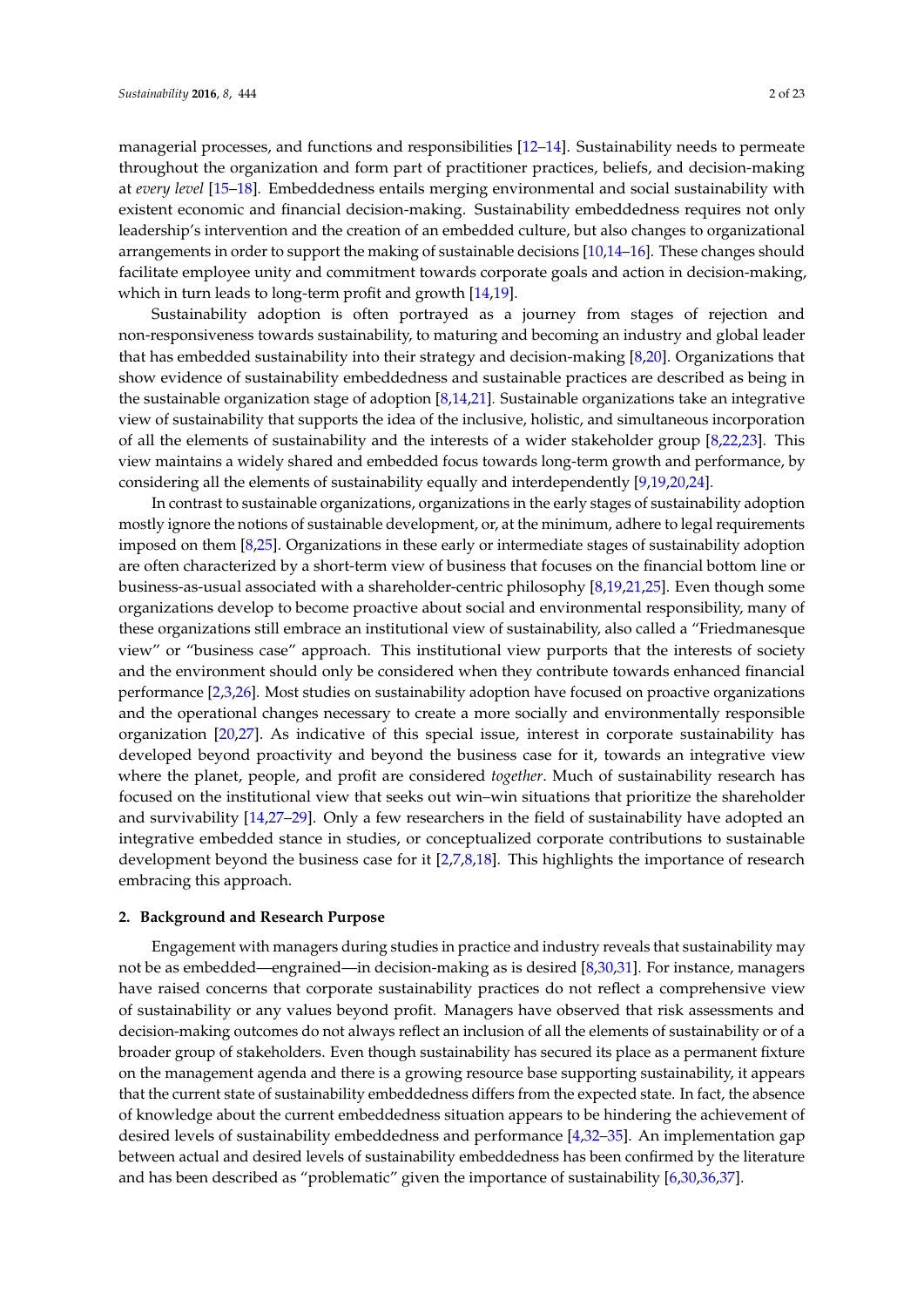The reality is that sustainability-embedded decision-making presents numerous challenges for practitioners—individual actors in practice—and sustainability continues to be interpreted in a somewhat random fashion [\[38](#page-20-5)[,39\]](#page-20-6). This arguably inhibits sustainability's practical realization. For instance, sustainability embeddedness calls for all practitioners to make a paradigmatic shift in their decision-making from prioritizing a single financial goal and shareholders (business case view) [\[2](#page-18-1)[,3,](#page-18-2)[5,](#page-19-0)[26\]](#page-19-19) towards focusing on a shared goal of financial, social, and environmental sustainability that considers multiple stakeholders and their needs (integrative view) [\[8,](#page-19-4)[14,](#page-19-8)[19,](#page-19-12)[40\]](#page-20-7). As a result, sustainability-embedded decisions (used interchangeably with sustainable decisions) have been described as multi-dimensional, in that practitioners need to manage often competing stakeholder objectives, and deal with trade-off situations where there are various tensions [\[7](#page-19-2)[,41](#page-20-8)[,42\]](#page-20-9). While trade-offs are commonplace in corporate decision-making, they contribute to greater complexity when it comes to sustainability embeddedness [\[12](#page-19-7)[,43\]](#page-20-10). In the process of making sustainable decisions, practitioners run the risk of finding a solution to one element of sustainability that could be detrimental to that of another. Furthermore, sustainability-embedded decisions have been described as contextual, value-laden, and bounded in terms of human rationality [\[44\]](#page-20-11). As such, managers do not always have a complete understanding of strategic situations but, rather, have subjective representations of the context that drives their decisions and practices [\[45\]](#page-20-12). Additionally, authors Andersson and Bateman [\[46\]](#page-20-13) note that practitioners often have little or varying amounts of environmental education and training, which influences their decision-making. Practitioners are also expected to make long-term sustainable decisions, often in short time frames, amid open-ended objectives [\[9](#page-19-3)[,41\]](#page-20-8). Corporate decision makers face a great deal of ambiguity in understanding sustainability issues and how their organization is affected by these issues, and therefore struggle to respond to these issues  $[42,46]$  $[42,46]$ . This is exacerbated by the fact that there appears to be a lack of agreement and clarity about sustainability's definition [\[47](#page-20-14)[,48\]](#page-20-15).

Studies in the fields of sustainability and decision-making have often focused on supporting practitioners to make optimal or, alternatively, rational decisions pertaining to sustainability [\[49–](#page-20-16)[51\]](#page-20-17). The purpose has been to gather information and accurately align it with sustainable development goals to help practitioners make better and clearer decisions for sustainability [\[6,](#page-19-1)[43,](#page-20-10)[52\]](#page-20-18). This approach to decision-making mostly focuses on addressing the question "what should we do?" so as to ensure the likelihood of a good and sustainable outcome [\[53\]](#page-20-19). Research has contributed towards improved decision-making for sustainability through the development and application of mathematical practices, tools, software, and methodologies for supporting and structuring decisions [\[43](#page-20-10)[,44\]](#page-20-11). Many of the approaches in this field include multi-criteria decision-making methods and analytic models to deal with the process of making decisions [\[45,](#page-20-12)[54\]](#page-20-20). While these studies offer valuable decision-making support to practitioners, it is recognized that to fully realize and improve sustainability embeddedness in decision-making, research needs to go beyond mathematical or technical descriptions and that which may be quantifiable or measureable  $[6,41,43,44]$  $[6,41,43,44]$  $[6,41,43,44]$  $[6,41,43,44]$ . It is therefore necessary to consider other approaches to pursue greater insight in the field.

An urgent call has been made for research that contributes towards the conceptual clarification of sustainability views and towards a better understanding of sustainability embeddedness in decision-making [\[12,](#page-19-7)[15,](#page-19-9)[22,](#page-19-15)[39,](#page-20-6)[44,](#page-20-11)[45\]](#page-20-12). We argue that the realization of sustainability in practice and subsequent improved decision-making for enhanced sustainability can only be achieved when the current situation of sustainability embeddedness in decision-making has been conceptualized [\[33,](#page-20-21)[55](#page-20-22)[–57\]](#page-20-23). This requires in-depth involvement from practitioners and the necessary inclusion of subjective decision-making factors into interpretation such as ideology, values, norms, and context, due to their influence on an improved understanding of decision-making and strategy execution [\[6](#page-19-1)[,37,](#page-20-4)[44,](#page-20-11)[50\]](#page-20-24). It is the aim of this study to respond to this call, thus revealing the principal gap and the purpose of this research.

To make sense of the sustainability embeddedness phenomenon in practice, and contribute to both theory development and improved sustainability performance, we adopt a problem solving approach to daily work and thinking, and ask questions such as "what is going on here?" [\[36,](#page-20-3)[39,](#page-20-6)[55,](#page-20-22)[57\]](#page-20-23). We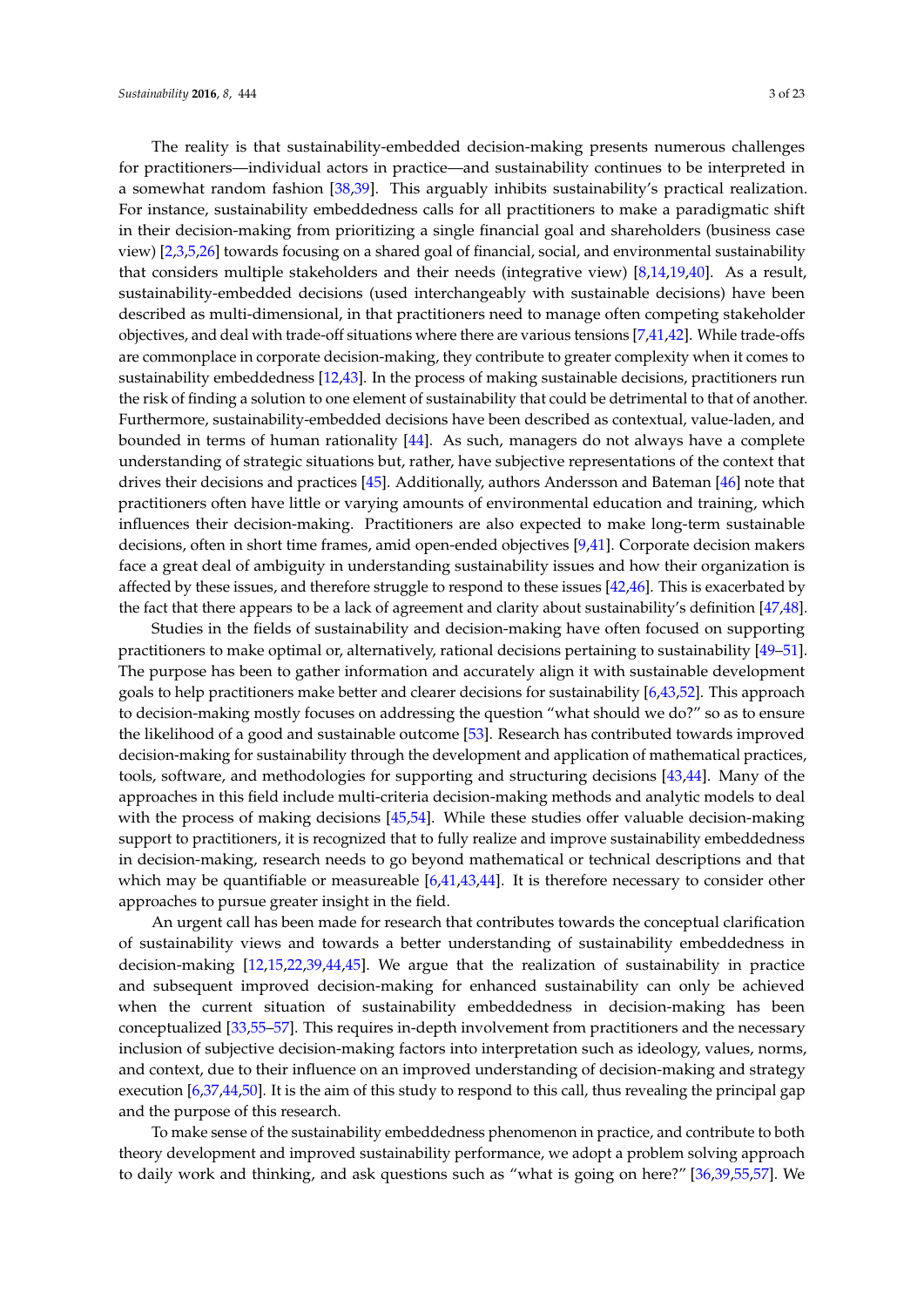contribute to the persistent implementation gap by identifying and conceptualizing key antecedents of sustainability embeddedness in decision-making from which management can develop initiatives and programs. We offer "navigational support" to organizational leaders, management, and change agents by contributing to how sustainability is understood, embedded, and applied within decision-making at an organization. We also corroborated our findings with the existing literature on sustainability embeddedness. This served to strengthen the findings and test the applicability of theory in practice [\[58\]](#page-20-25).

This study was guided by a primary research question: What are the key antecedents of sustainability embeddedness in decision-making? We engaged in a social collaborative sense-making—process with a diverse group of practitioners in a case company. Through individual and focus group interviews, we gathered rich data on the phenomenon. This was followed by the interpretation of responses, discourse, and actions around sustainability embeddedness in decision-making. Next, we made sense of the situation by constructing meaning around the key antecedents. These formed part of our contribution to a metaphoric "map" that navigates sustainability embeddedness in decision-making for practitioners as well as academics. We followed this with a management implications section that represents a "compass" that can be used to guide better decision-making towards improved sustainability.

## **3. The Case Study and Context**

For this study, we found sufficient rationale for the use of a case study as part of a single case design strategy. The particular case company presented circumstances that supported the answering of the research question, the building of theory, and the providing of insight into the phenomenon [\[59\]](#page-21-0). It also offered a unique, information-orientated position that is discussed here for its potential value and influences on the findings [\[60](#page-21-1)[–62\]](#page-21-2).

The company chosen is a property company that develops, owns, manages, and refurbishes a large portfolio of industrial, retail, and commercial properties in a developing country. The case company is a leader in its industry, is listed on the Real Estate Investment Trust (REIT) in South Africa, and has developed a sustainable development strategy. This case company's leaders and managers are committed to embedding sustainability into business operations and to becoming a sustainable organization. For instance, the company has integrated sustainability into its strategic business planning and made a commitment to People, Planet, and Profit. The company strives to follow the Green Building Council of South Africa's standards for buildings, and has won numerous awards for reporting and for sustainable initiatives. Furthermore, this company formed part of another study that determined the status of sustainability embeddedness in strategizing [\[31\]](#page-20-0). A strategizing for sustainability index (SSI tool) was applied to the external and publicly available communication of the top 40 listed companies on the Johannesburg Stock Exchange, which included the case organization.

The analysis of evidence from this case study supported our goal to provide greater insight into sustainability embeddedness in decision-making, so as to improve the overall sustainability embeddedness of the property and other industries.

#### **4. Methodology and Data Collection**

After identifying the case company, we engaged with their top management, who provided permission for the study. Top management substantiated the prevailing management dilemma that was being investigated and the value of the research in practice. The case company's managers and leaders confirmed their commitment to becoming a sustainable organization but cited various challenges they had experienced with the current status of sustainability's embeddedness in decision-making. Top management expressed their need for clarification and a better understanding of the current status of sustainability embeddedness in decision-making in order to help them improve their decision-making and performance. In these initial engagements with top management, we also discussed the meaning of sustainability embeddedness [\[20\]](#page-19-13). This was the beginning of a social collaborative process between the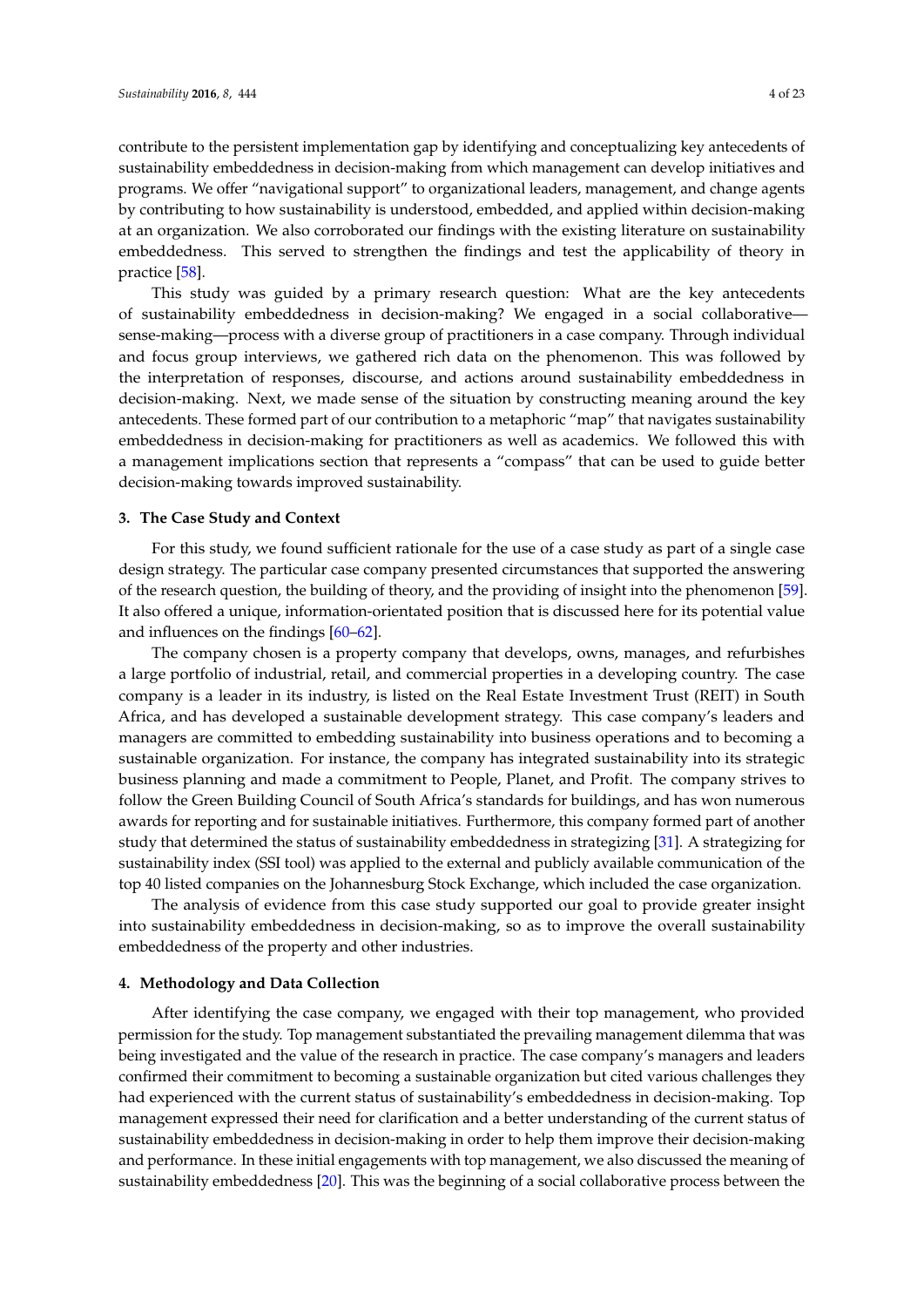researchers and practitioners in the study, and supported the establishment of a shared understanding of the phenomenon. We considered this step especially important given that there is an absence of clarity about how to define and conceptualize sustainability [\[12](#page-19-7)[,15\]](#page-19-9).

We collected data cross-sectionally over an eight-month period, but the groundwork and development of the study took more than two years. This period provided us time to analyze and interpret the data, enabling us to make sure that there was a match between our findings and the participants' reality [\[58\]](#page-20-25). In line with our pursuit of a better understanding of the sustainability embeddedness phenomenon, we chose to gather and interpret qualitative data from a diverse group of employees in the case company [\[7,](#page-19-2)[63\]](#page-21-3). We engaged with the participants—the practitioners—from all management levels and areas of business using a purposive sampling technique. Research in the field of sustainability has mostly explored sustainability professionals or top management, thereby focusing on the views of particular management levels or divisions [\[33,](#page-20-21)[39](#page-20-6)[,56](#page-20-26)[,64–](#page-21-4)[67\]](#page-21-5). Practitioners in this study came from different functional and line divisions as well as from the different geographic regions from which the company operates. This decision was motivated by the knowledge that sustainability embeddedness is a diffusive process that should transpire across the whole organization [\[8](#page-19-4)[,20,](#page-19-13)[68,](#page-21-6)[69\]](#page-21-7). Moreover, it is recognized that individual practitioners in middle and lower management levels play significant roles in promoting, mediating, negotiating, and implementing sustainability [\[46](#page-20-13)[,65](#page-21-8)[,67,](#page-21-5)[70\]](#page-21-9).

The emphasis in this research was placed on the values of individual practitioners and their routines and practices that form part of decision-making and provide insight into strategizing and performance at an organizational level [\[16,](#page-19-11)[17,](#page-19-23)[52](#page-20-18)[,65\]](#page-21-8). There is growing consensus that the engagement of individual practitioners contributes to a better understanding of sustainability issues and behavior, and to improved organizational adoption of sustainability [\[22](#page-19-15)[,37](#page-20-4)[,44,](#page-20-11)[46,](#page-20-13)[67\]](#page-21-5).

We conducted 15 voice-recorded individual interviews of 1.5 h each, using a semi-structured interview guide that we developed from literature on the subject. Thirty-six practitioners also participated in five focus group interviews with the same interview guide, except that questions were structured to suit a group setting. We were interested in both individual and shared conversations on the phenomenon. The interview questions sought rich qualitative data that we could use to make sense of sustainability embeddedness in decision-making [\[65\]](#page-21-8). We asked the participants about their understanding and opinion of sustainability, and about the making of sustainable decisions in practice [\[7](#page-19-2)[,71\]](#page-21-10). We inquired about any challenges to making sustainable decisions [\[57](#page-20-23)[,67\]](#page-21-5). Other questions elicited practitioners' descriptions of their perceived roles and responsibilities, as well as the primary daily and strategic decisions made in their jobs and the factors and criteria influencing those decisions [\[52,](#page-20-18)[72\]](#page-21-11). It was important to identify how practitioners view themselves within their context, as it shapes their behavior and how they make decisions. By asking practitioners about the primary decisions made in their jobs, we sought to create retrospection, which was highly relevant to meaning construction. Our method also supported us to evaluate the implementation, operation, and management of sustainability embeddedness in decision-making [\[41](#page-20-8)[,55](#page-20-22)[,73\]](#page-21-12).

# **5. Data Analysis**

The analysis of case study evidence is one of the least established, yet vital, aspects of case study research [\[59\]](#page-21-0). As researchers, we acknowledge our role in the research and data analysis process and the influence of our values and beliefs on the construction of reality and interpretation of knowledge [\[63,](#page-21-3)[74\]](#page-21-13). We have stated our epistemological and ontological assumptions here, along with our chosen paradigm for their influence on the findings. Our description contributes to rigor and to establishing the dependability and quality of the findings [\[59](#page-21-0)[,61\]](#page-21-14).

The researchers diverged to some extent on their assumptions. Researcher A attests that reality is constructed through interaction in the specific context, contributing to explanation building and the development of a working theory. Researcher B sees himself as an objective realist who believes that knowledge comes from facts associated with the case and the context. He believes that if repetitive conditions and patterns of sustainability embeddedness are found in decision-making, they can then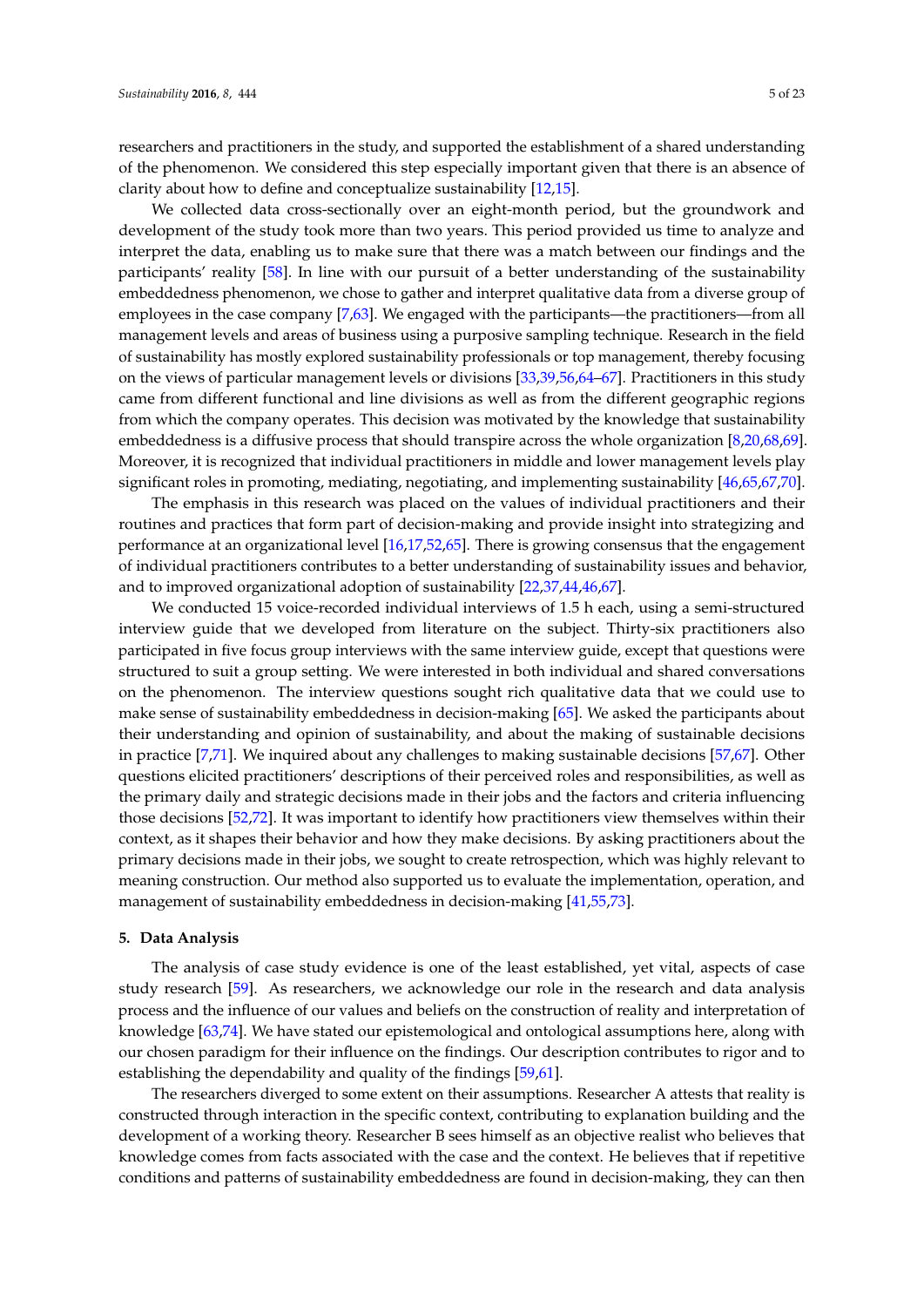be transferred to other cases. The researchers' divergent assumptions played a key role in contributing to the rigor and quality of the study [\[59\]](#page-21-0). The combined intellectual climate positively influenced the research methodology process and theory construction, adding strength and depth to the findings.

An interpretivist constructivist paradigm supported our objective to better understand the phenomenon from the studied actors in their social world [\[63\]](#page-21-3). We saw research as emerging from exchanges between participants and the researchers [\[75\]](#page-21-15). As interpretivists we were interested in the use of theory as a sensitizing device in our pursuit to construct meaning [\[63\]](#page-21-3). An open and inductive coding strategy was applied while using Atlas.ti software [\[74,](#page-21-13)[76\]](#page-21-16). The process began with the reading of the transcribed responses of participants from the individual interviews. We then shifted our attention to the responses from focus group interviews, where we found support and confirmation for emerging findings [\[63,](#page-21-3)[75\]](#page-21-15). Sense-making began with rough acts of categorization that led to the preliminary identification and mapping of ideas [\[57\]](#page-20-23). We considered the language from the interviews to be a reflection of practitioner views, values, and actions that enabled a greater understanding of how reality at the case company is constructed [\[39](#page-20-6)[,70\]](#page-21-9). Interpretation of the evidence from both individual and focus group interviews assisted us with identifying patterns, relationships between constructs, and emerging themes. We continued doing this until no new themes developed and theoretical saturation was achieved [\[59](#page-21-0)[,61,](#page-21-14)[63,](#page-21-3)[74\]](#page-21-13).

At the beginning, 22 general categories materialized, including "finance," "communication," "context," "risk," and "green technologies." However, as we familiarized ourselves with the data, we were able to merge categories and provide better descriptions of the emerging antecedents. As the data analysis process continued, we reduced the number of categories in Atlas.ti to 15. It was at this stage of engagement with the data that the metaphor emerged. Some of the initial antecedents were "Travel Fair and Tolls," "Red Tape," and "Deviations." We carved out their meanings and created conceptual labels for the purposes of interpretation [\[57\]](#page-20-23). From this process, we were able to reduce the antecedents used in the metaphor to six. We found that the Atlas.ti software allowed for more complex and detailed coding than manual thematic coding, which we suggest contributed to greater insight during the analytical process. During data analysis, we regularly engaged in reflective sessions where insights pertaining to the data and emerging findings were deliberated [\[58\]](#page-20-25).

## **6. Findings and Discussion: A Map**

Perrot [\[8\]](#page-19-4) emphasizes that "before any planning takes place, management must understand the organization's current position on sustainability endeavors." In this section we aim to assist management to better understand the current status quo pertaining to sustainability's embeddedness in decision-making with the use of a metaphor.

There has been a call for the development of new metaphors in sustainability research for their ability to provide clarity on often complex concepts, offer a fresh perspective, and create meaning around realities and established perceptions [\[46](#page-20-13)[,77\]](#page-21-17). Metaphors are important because they guide action by contributing to changes in our conceptual systems. This is especially true when the metaphors are grounded in experience—such as in this study—that directly or indirectly guides practitioners to a sustainable path [\[77](#page-21-17)[,78\]](#page-21-18). Our aim is to use a navigation metaphor to describe key antecedents of sustainability embeddedness in decision-making. Antecedents are supported by direct quotes from the participants interviewed.

The proposed metaphor is explained using mapping terminology and draws on the common features that form part of navigation on a journey towards a destination. The metaphor is grounded in literature on sustainability, which has been conceptualized as a journey where practitioners are expected to navigate their way towards the desirable destination of becoming a sustainable organization [\[8](#page-19-4)[,15\]](#page-19-9). The focus of this metaphor is to build and communicate a plausible map that gives meaning to the experiences, biases, and perceptions of practitioners on the journey [\[57\]](#page-20-23). The elements of the proposed metaphor and the antecedents are individually described and discussed in this section but are also tabulated for ease of reference in Table [1.](#page-6-0) Table [1](#page-6-0) contains each antecedent's label, the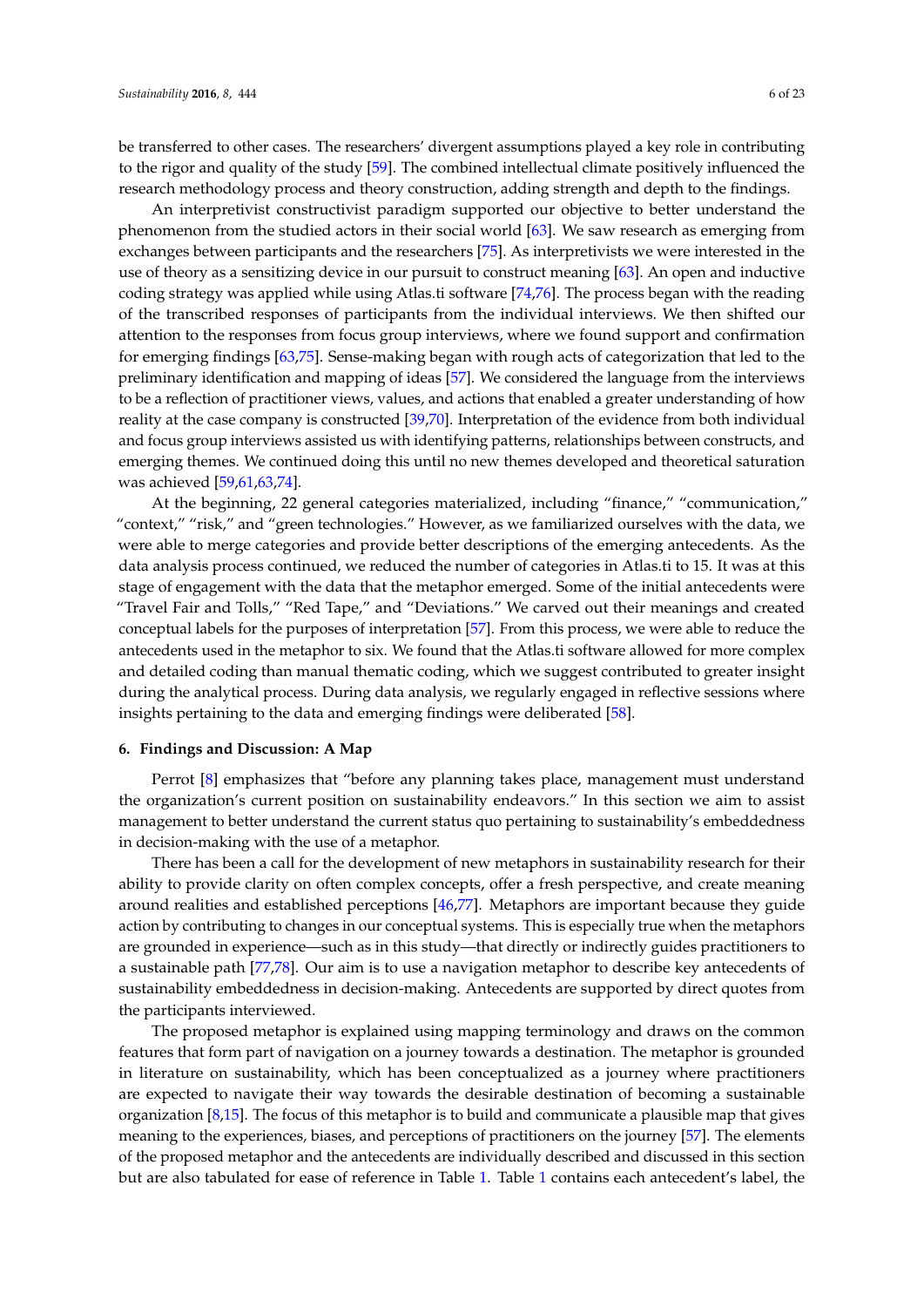antecedent's description and supportive reasoning, and questions to guide management to identify the antecedents in their contexts.

<span id="page-6-0"></span>**Table 1.** Outline of the proposed metaphor containing labels of antecedents used, a description of the antecedent, supportive reasoning, and guiding questions for management. Source: Own compilation.

| Antecedent                     | <b>Antecedent Description</b>                                                                                                                                                                                                                           | <b>Supportive Reasoning</b>                                                                                                                                                                                                           | Questions to Guide Management in to<br>Identify the Antecedents in their Contexts                                                                                                                                                                             |
|--------------------------------|---------------------------------------------------------------------------------------------------------------------------------------------------------------------------------------------------------------------------------------------------------|---------------------------------------------------------------------------------------------------------------------------------------------------------------------------------------------------------------------------------------|---------------------------------------------------------------------------------------------------------------------------------------------------------------------------------------------------------------------------------------------------------------|
| A True<br>North<br>Destination | Practitioner decisions are not<br>aligned with a True North<br>Destination of sustainability<br>embeddedness, which is leading<br>practitioners "off track" in their<br>decision-making.                                                                | The vision and goal in<br>decision-making is particularly<br>influential to decision makers.<br>Sustainability-embedded<br>decision-making requires clarity on<br>the destination.                                                    | Is our desired destination aligned with a<br>holistic, integrative, resilient view of<br>sustainability that supports the making of<br>sustainability-embedded decisions? Or does<br>it currently lead practitioners "off track" in<br>their decision-making? |
| Mountains                      | The three elements of sustainability<br>(financial, environmental, and social)<br>represent three Mountains<br>(obstacles) that should form part of<br>decision-making. Some elements are<br>considered more important than<br>others to practitioners. | The three pillars or "cornerstones"<br>of sustainability should be<br>considered as interdependently and<br>integratively embedded in<br>decision-making.                                                                             | How do practitioners understand the three<br>elements of sustainability and the<br>relationships between them? Is there<br>evidence of patterns of prioritization in<br>practitioner decision-making in our<br>company?                                       |
| Fog                            | Fuzziness, confusion, and<br>interpretation issues experienced by<br>decision makers that influence<br>sustainability embeddedness in<br>decision-making and practice.                                                                                  | Sustainability is known to be a<br>complex concept. However,<br>confusion and uncertainty can result<br>in the continuation of<br>business-as-usual practices by<br>practitioners as opposed to<br>sustainability-embedded decisions. | How is sustainability understood and<br>interpreted by practitioners at our company?<br>Do practitioners experience interpretation<br>issues, discrepancies, and confusion around<br>its meaning and operationalization?                                      |
| Myopia                         | A limited and distorted view of<br>long-term sustainability that results<br>in shortsightedness associated with<br>three roadblocks.                                                                                                                    | Short-termism as opposed to a<br>long-term view in the making of<br>sustainable decisions inhibits<br>sustainability embeddedness.                                                                                                    | Are practitioners able to see a long-term<br>view of sustainability clearly? Or are<br>practitioners constrained to a short-term<br>view when making decisions?                                                                                               |
| Navigation<br>Necessities      | Preparation and support are lacking<br>and desired by practitioners for<br>navigation of<br>sustainability-embedded decisions.                                                                                                                          | The sustainability embeddedness<br>journey cannot be attempted<br>without support by management<br>and adequate resources and<br>knowledge to make decisions.                                                                         | Do practitioners feel equipped and able to<br>make sustainability-embedded decisions?<br>What additional support do practitioners<br>require from management?                                                                                                 |
| The Chosen<br>Team             | Showing preference to a few "core"<br>stakeholders in decision-making.                                                                                                                                                                                  | Sustainability-embedded decisions<br>should not favor or prioritize a few<br>stakeholders but instead incorporate<br>a wider group of stakeholders.                                                                                   | Do practitioners see some stakeholders as<br>more important than others? Which<br>stakeholders appear to be more embedded in<br>decision-making than others?                                                                                                  |

## *6.1. A True North Destination*

In order to become a sustainable organization, it is vitally important that practitioner decisions are aligned with a sustainable vision and that this vision is aligned with a True North Destination of sustainability embeddedness [\[8](#page-19-4)[,14\]](#page-19-8). In this metaphor, a True North Destination guides the making of sustainability-embedded decisions and supports a shift in practitioner thinking and practices [\[2,](#page-18-1)[18\]](#page-19-10). A True North Destination helps practitioners prioritize and manage the competing demands associated with making sustainability-embedded decisions in practice [\[57](#page-20-23)[,79\]](#page-21-19).

Engagements with practitioners revealed a commitment to pursue sustainability and make it part of strategizing and decision-making. There was a broad consensus from practitioners interviewed that the company desires to be a "leader in sustainability" and to "be at the front end" by making sustainability part of "company strategy," "aligned with strategic objectives," and "strategic factors." Sustainability was said to form an "integral part of business" and was associated with "heading in the right direction" and the "sustainability of income streams." Practitioners shared convictions that sustainability was the "the right thing to do" and also spoke strongly of virtues such as "honesty and transparency." Practitioners corroborated recent literature by Ioppolo, *et al.* [\[80\]](#page-21-20) when they shared these convictions and their desire to make an "ethical impact" by "driving good governance" and demonstrating "ethical and fair conduct." Practitioners also expressed a "keenness to outbid others" through the identification of "opportunities to grow," which included the making of "socially responsible" and "reputationally better . . . green decisions." The destination appeared to include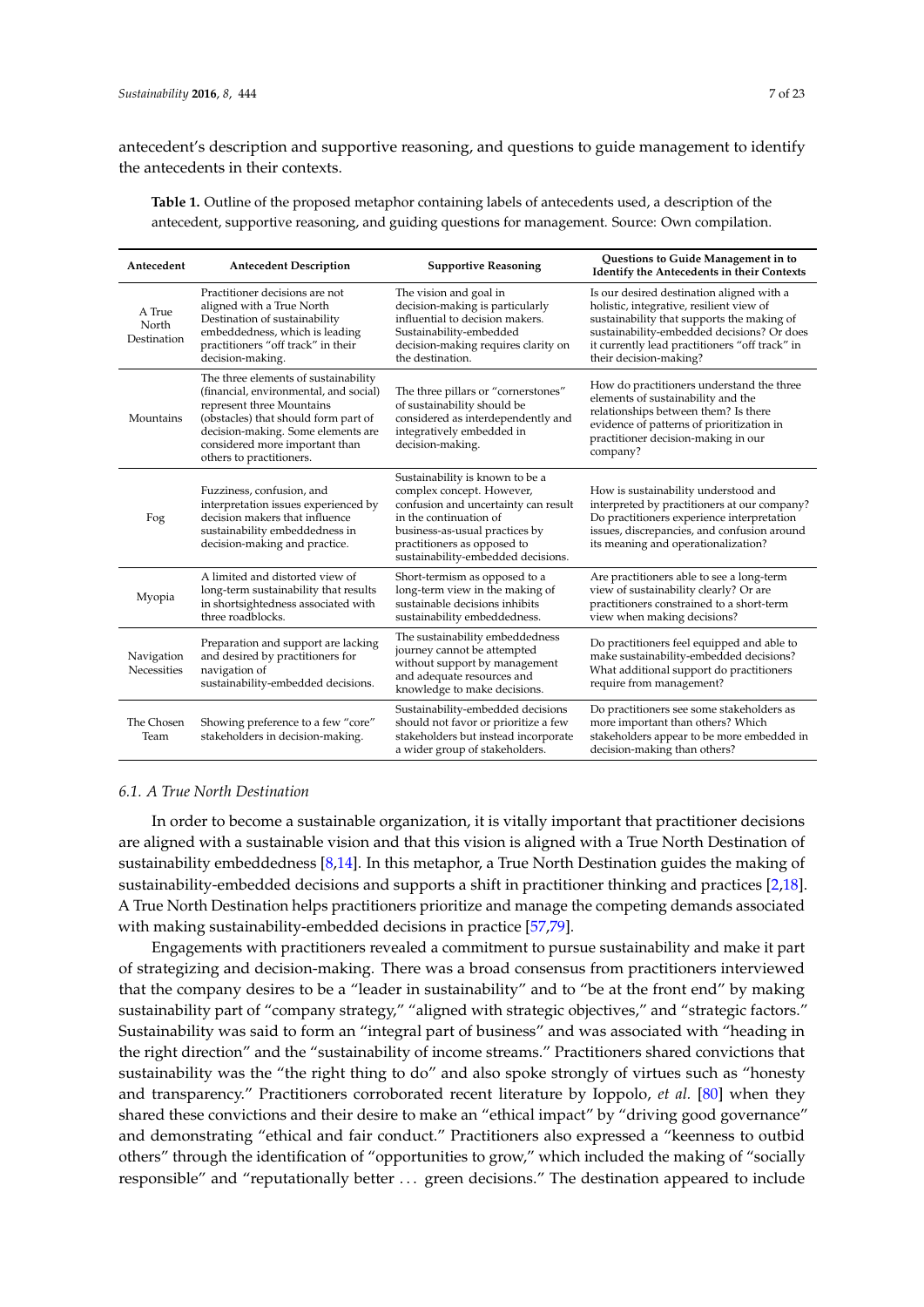achieving both "growth and sustainability" and "sustainable growth in distribution." Practitioners saw sustainability as an "investment" that will have an "impact on the future of the business" and on the organization's "legacy and future." Sustainability was considered important for its ability to yield "steady growth in returns from green buildings and energy-saving" and to "sustain profit." Sustainability and greening efforts were believed to bring "complete and accurate visible results" and "financial and other rewards and opportunities" in the future. Ignoring sustainability was understood to have "negative consequences" that would be "felt down the road in terms of cost and survivability."

Although practitioners expressed a clear destination in terms of a sustainable strategy, strong values, and a vision to be sustainable, closer evaluation and interpretation suggest that the destination may be missing "True North". Our assertion is based on how practitioners used words such as "sustainability," "sustainable," and "sustain." These words mostly appeared before or after words like "income streams," "growth in distribution" and "profit." Practitioner understanding of sustainability appeared to be biased towards finances and indicative of confusion about sustainability's true—original—meaning [\[8,](#page-19-4)[15,](#page-19-9)[29,](#page-19-21)[81\]](#page-21-21). We noticed that practitioners' sustainability focus remained on the financial bottom line as opposed to a triple bottom line. While economic growth is an essential part of sustainability, continuing along the paths of business-as-usual makes the destination of sustainability embeddedness impossible to reach [\[15](#page-19-9)[,29\]](#page-19-21). Furthermore, a narrow focus on achieving economic growth limits the organizations' opportunities associated with sustainability innovation [\[10\]](#page-19-5). Practitioner discourse portrayed typical sentiments of strategic proactivity towards sustainability as opposed to embeddedness [\[20\]](#page-19-13). Discourse indicated that practitioners were struggling to make the necessary paradigmatic shift associated with sustainability embeddedness [\[5\]](#page-19-0). This led to our conclusion that decision-making is "off track" and not aligned with a True North Destination of sustainability embeddedness, which is the primary contribution of this antecedent. When practitioner decision-making is not aligned with a sustainability-embedded vision, it is likely to influence the organization's overall sustainability performance and transition to embeddedness [\[18\]](#page-19-10).

## *6.2. Mountains*

Mountains in this navigation metaphor represent the three elements of sustainability that should be embedded in decision-making for sustainability. Their prominence in terms of size and proximity to the practitioners results in some Mountains being considered more important, manageable, and embedded than others.

The first Mountain is the "Finance Mountain." It is considered very important and most manageable to practitioners—as alluded to earlier. Through engagements with practitioners, it was apparent that, for them, sustainability is predominately about the "financial situation." Conversations about practitioners' primary decisions and responsibilities in their jobs confirmed the importance of this Finance Mountain. Influences on practitioner decision-making include the "profit status of financials," "anticipated returns," "yields," "operating costs," and "arrears." Practitioners referred to "monetary value" and "monetary variance" as criteria influencing their decisions. Practitioners incorporated decision-making factors such as how the decision impacted on the "accounting of distributions" or how it contributed to a "return on investment." There was a shared sentiment that decision-making was about "driving [the] bottom line" and "financial sustainability." The embeddedness of finance measures in sustainability thinking was clear. This finding substantiated our earlier finding about the sustainability destination missing True North.

Due to the prominence of the Finance Mountain—financial and economic sustainability—it was revealed that the other Mountains; the "Green"—environmental sustainability—and "Social"—social sustainability—Mountains, are not considered as important or equally embedded in decision-making as the Finance Mountain [\[16](#page-19-11)[,40\]](#page-20-7). The Green Mountain was said to be about "good initiatives" such as the "big energy drive," "energy saving lights," "green stuff," "green buildings," "fossil fuel and rhinos," and "renewables." Environmental sustainability was considered a means to enhance company reputation and to be socially responsible, and was not taken as seriously as the Finance Mountain. The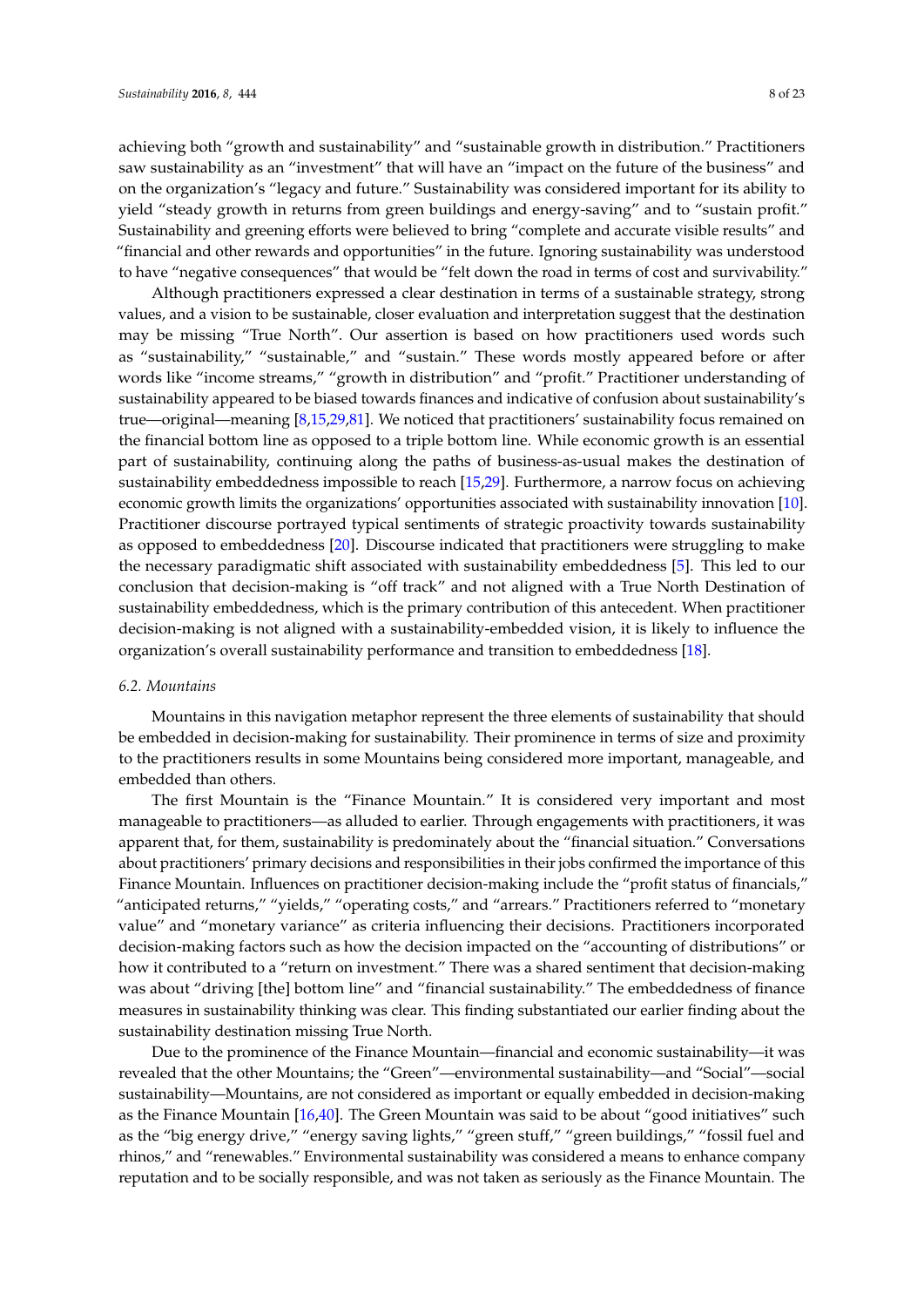Green Mountain came across as superficial in the sense that greening was predominately associated with short-term defensive and tactical efforts and having a good reputation [\[8\]](#page-19-4). Additionally, we noted that environmental and social efforts were seen to negatively influence traditional performance measures [\[16\]](#page-19-11). Environmental sustainability, *i.e.*, Greening, was perceived to be costly, with an "absence of measurable benefits." Practitioners confirmed the prioritization of the Finance Mountain over the Green Mountain when they expressed that "sustainable green decisions are not necessarily sustainable financially" and highlighted that "sustainable initiatives require a capital investment" and the need for "green buildings to be rated so as to capitalize on the ratings."

References to "social sustainability" were relatively limited. Social sustainability was associated with "social responsibility," "caring about people and their families," "safety concerns," and achieving "work-life balance." For practitioners, social sustainability meant they needed to "combine properties and people," work with the "community," and be "caring about industry, the environment, our country." "Community" came across as a "catch-all" phrase for "other" stakeholders that were not a primary concern in practitioner decision-making. This was in accordance with literature that purports that the social dimensions of sustainability in general have not received the same prominence as the other two pillars [\[23](#page-19-16)[,26,](#page-19-19)[82\]](#page-21-22). This is made worse by the fact that the meaning and objectives of the social pillar of sustainability remain vague in practice [\[83\]](#page-21-23).

The Finance Mountain overshadowed the positions of the Green and Social Mountains in practitioner decision-making. Consideration of environmental and social concerns by practitioners was said to be "dependent on the budget" and on the "daily cash requirement." Before social and environmental elements of sustainability could be considered, practitioners needed to first review the "bank statements as inputs" and ask "do we have a budget?" Understanding that this reality influences the making of sustainability-embedded decisions, some practitioners were able to summarize the issue. They referred to the issue as a "budget mentality" and emphasized that "decisions are often budget driven," resulting in an outcome "that may not be as sustainable as conceivable." It became evident that the Green and Social Mountains were only considered manageable and part of decision-making when it was financially beneficial to do so. Practitioner decision-making focused on the intersection between the elements of sustainability, which they referred to as "win-win situations for everyone." As such, we noted a strong preference towards an instrumental, business-case view of sustainability as opposed to an integrative view [\[15](#page-19-9)[,45\]](#page-20-12). We noted that practitioners established a hierarchy and prioritization in their decision-making, where financial outcomes at the organization take precedence over other sustainability concerns [\[7](#page-19-2)[,29\]](#page-19-21).

We see this antecedent as offering a few specific contributions. Firstly, each "cornerstone" of sustainability has been conceptualized and its embeddedness in decision-making has been made clearer. In order to build a sustainable organization and improve sustainability embeddedness in decision-making, a better understanding of each element of sustainability is needed [\[8](#page-19-4)[,20\]](#page-19-13). Secondly, the Mountains antecedent provides insight into the potential relationships between the elements of sustainability and their influence on sustainability-embedded decision-making. Lastly, and very importantly, this antecedent highlighted the current patterns of prioritization existent in practitioner decision-making. It draws management's attention to the social and environmental elements of sustainability that are currently neglected in practitioner decision-making. Unless decision-making for sustainability integratively and interdependently considers each element important, decision-making outcomes will continue to be aligned to goals of profit maximization, as opposed to the long-term resilient "end goal" associated with sustainability embeddedness [\[20](#page-19-13)[,28,](#page-19-24)[45\]](#page-20-12).

#### *6.3. Fog*

The Fog antecedent represents the managerial and contextual uncertainty, ambiguity, and intangibility experienced by practitioners when making sustainability-embedded decisions. Fog is a descriptive label that refers to practitioner difficulty experienced in gaining clarity and understanding around sustainability in practice [\[42](#page-20-9)[,43](#page-20-10)[,46\]](#page-20-13). Fog appears to be influencing sustainability embeddedness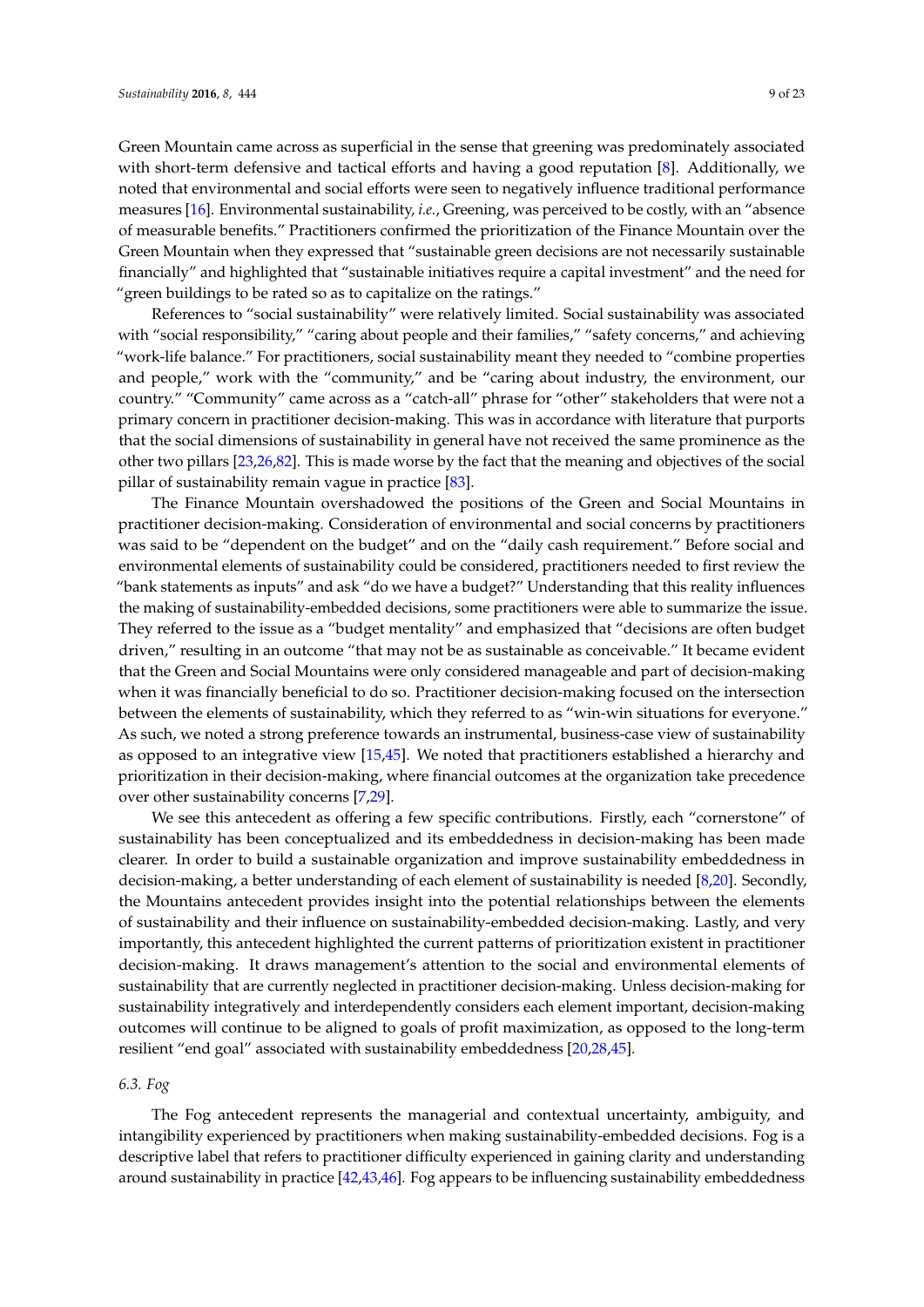in decision-making by side-tracking practitioners (the navigators) from embeddedness and the goal of sustainable development.

Reference was made by practitioners to "interpretation issues," "fragmented information," "complexity," and the need to "filter requirements with discernment." The making of sustainable decisions was complicated by challenges in "conceptualizing strategy" and existent "discrepancies" in information pertaining to sustainability. Practitioners emphasized that while their understanding was "dependent on ... two way communication," there was currently a "lack of communication" and a "lack of internal consultation." This was believed to be contributing to practitioner confusion about sustainability embeddedness, *i.e.*, Fog. Practitioners shared that "other people's strategies are unknown" to them and that there is an absence of complete knowledge when it comes to sustainability [\[45,](#page-20-12)[80\]](#page-21-20). Sustainability was confirmed to be a "misunderstood phrase" and in general there was a "lack of understanding and miscommunication" around the concept that contributed to their interpretation issues. Some practitioners shared doubt that "the business or other people understand [sustainability]." Fog or fuzziness in the decision-making process appeared to emerge from the absence of effective communication and strategy discourse around sustainability [\[16,](#page-19-11)[42\]](#page-20-9). Consequently, we saw a connection between Fog and practitioner confusion experienced in the first antecedent (A True North Destination).

Findings also highlighted discrepancies and confusion about the responsibility of sustainability, which appeared to be affecting the embeddedness of sustainability in their decisions. Practitioners shared their uncertainty (Fog) about whether sustainability was really supposed to be an embedded part of their individual decision-making in their jobs or whether it was the responsibility of the sustainability department [\[10,](#page-19-5)[16,](#page-19-11)[18](#page-19-10)[,84\]](#page-21-24). Some practitioners expressed that "staff look at sustainability" and that it formed "part of projects or development"; however, others shared the view that sustainability was not part of their job, but the responsibility of the "utility and sustainability department." These practitioners shared a belief that they "don't work with things [*i.e.*, sustainability] like that" and that sustainability "does not resonate in my job." Through continued engagement, we understood that "some people adhere [to sustainability] but others don't," that "not everyone follows the same protocol," and that people are not "always aware of sustainability initiatives" but rather "everyone does their own thing" when it comes to sustainability. Practitioners revealed that they were confused when it came to the responsibility for sustainable decisions and initiatives. It emerged that these discrepancies could be a result of the current "disconnectedness in departments" that contributed to their confusion. Practitioners described the issue as a "silo mentality" that meant "everything" (including sustainability) was "broken into silos." This appeared to be exacerbated by the fact that there was currently "no link between performance and rewards" and that "no rewards are linked to operating in a sustainable way." It emerged that a connection between practitioners' sustainability-embedded decisions, responsibilities, and rewards was absent, which contributed to confusion.

Interpretation of the Fog antecedent, other antecedents in the study, and related literature suggests the existence of subcultures within the organization and the absence of a shared culture that supports the making of sustainability-embedded decisions [\[16,](#page-19-11)[20](#page-19-13)[,22\]](#page-19-15). Subcultures refer to groups of individuals within a company who hold different beliefs pertaining to sustainability [\[10](#page-19-5)[,16\]](#page-19-11). Their beliefs are not always aligned with each other or to the goals of sustainability embeddedness—as revealed in this antecedent. Subculture attitudes hamper the diffusion of a unified sustainability embedded culture that shares common values and beliefs pertaining to sustainability [\[10,](#page-19-5)[14](#page-19-8)[,22\]](#page-19-15). Findings correspond with signs that point to the existence of subcultures, which is problematic for embeddedness [\[20](#page-19-13)[,84\]](#page-21-24). Some of these signs were practitioner beliefs about corporate goals and practices being based on *external forces* such as the importance of company "reputation" and "industry objectives" (see a True North Destination and Myopia). Additionally, practitioners revealed that they currently *prioritize and maximize economic gains* such as "income streams" (see Mountains). We also found evidence of *instructional communication* from top management and centralized decision-making, which is also indicative of subcultures hindering embeddedness. Practitioners shared that they required "authorization by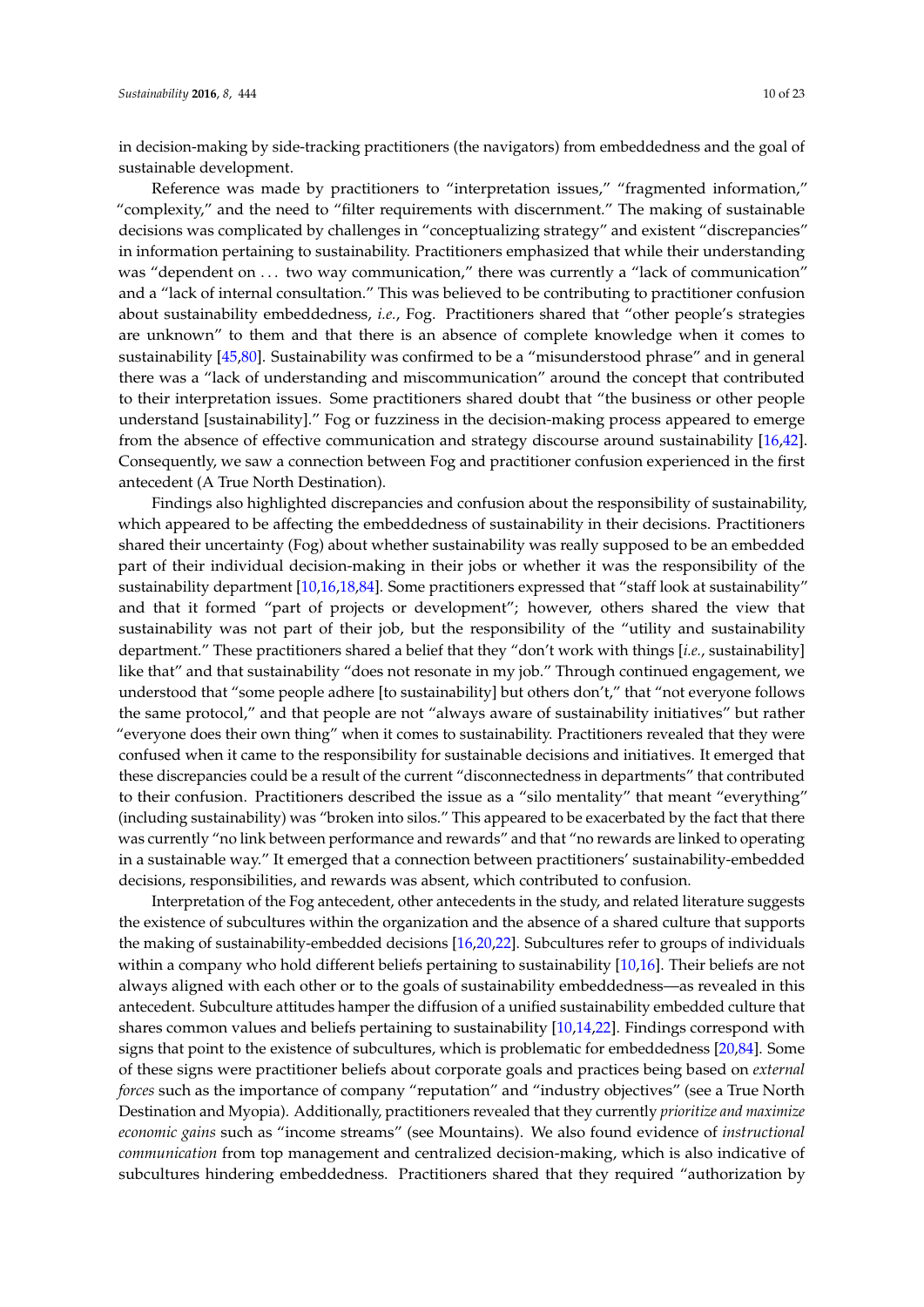management" before making decisions (see Navigation Necessities). Decision-making also emerged as being *market-based*, in that practitioners relied on "benchmarking" and "external factor analyses" (see Myopia). Findings also pointed to the manifestations of change or *responsibility for sustainability in some departments* and not in others—which we discussed in this Fog antecedent [\[10](#page-19-5)[,16](#page-19-11)[,26\]](#page-19-19).

Overall, Fog pointed to the existence of conflicting opinions around sustainability in practice, intra-organizational differences in how employees understand, interpret, and operationalize sustainability, and varying levels of awareness of sustainability information, initiatives, and practices [\[15,](#page-19-9)[26,](#page-19-19)[39,](#page-20-6)[85\]](#page-21-25). Practitioners in the study experienced "fuzziness" and struggled to deal with many complexities and ambiguities associated with the making of sustainable decisions [\[42,](#page-20-9)[43\]](#page-20-10). Fog is an important finding because when foggy and complex situations are not identified and managed, practitioners tend to use them as justification for the continuation of a business-as-usual approach [\[16](#page-19-11)[,29\]](#page-19-21). Practitioner confusion about sustainability and its meaning can also result in practitioners continuing to place greater emphasis on financial sustainability as opposed to considering all the elements *together* [\[22\]](#page-19-15). In addition to the identification and conceptualization of Fog, we also provided an explanation for Fog's existence and its influence on sustainability embeddedness in decision-making, by drawing on direct quotes and findings in the study and related literature [\[16\]](#page-19-11). Thus, the value in this finding is the identification, conceptualization, and explanation of Fog—which we see as contributing towards management's better understanding and navigation of the phenomenon.

#### *6.4. Myopia*

Myopia in this metaphor represents a limited—shortsighted—and distorted approach to the making of sustainability-embedded decisions. In this metaphor, it is as if practitioners can see objects that are familiar and in close proximity clearly, but objects further away are blurred. In managing and balancing the shift from short- to long-term considerations of sustainability in decision-making, practitioners experienced challenges, revealing Myopia [\[14,](#page-19-8)[16](#page-19-11)[,69\]](#page-21-7).

Practitioners described their situation by saying that there is a "short-term view currently" and that their "short-term thinking doesn't consider the future." Practitioners expressed a "lack of a long-term view," which was described as "a barrier" to sustainability embeddedness in practice. Practitioners shared that they struggled to balance the "short-term, *versus* long-term focus" in decision-making. When practitioners looked through a metaphorical telescope they could see a long-term picture associated with sustainability (A True North Destination), yet struggled to align their decisions with it. Practitioners understood that sustainable decision-making meant they should not be "looking for short-term gain" but rather focus on the "long term" without making "short-term compromises on good quality." They agreed that they needed to make "decisions that stand the test of time" with "longevity" in mind and for "effectiveness in the long term." This meant they needed to maintain a commitment to "the long haul ... and to the big picture." It became clear that practitioners were struggling to balance the tension between a short- and long-term view associated with sustainability-embedded decision-making [\[42\]](#page-20-9). Further engagement with practitioners led to a clearer understanding of this antecedent, its connections to other antecedents in the study, and to the emergence of three roadblocks contributing to Myopia. These Myopia roadblocks are listed here and explained below: (1) month-end mentality, (2) climate conditions, and (3) known paths.

Firstly, practitioners struggled to make "choices between long- and short-term solutions to a particular situation or problem" because they faced many urgent demands and requirements. Practitioner decision-making was challenged by what they referred to as "month-end" and "year-end mentality." Month-end mentality meant that decision-making focused on dealing with the current short-term "requests or enquiries" and "issues" and "disputes" as opposed to making long-term sustainable decisions. As a result, practitioners "prioritized" certain issues in their decision-making by considering the "frequency and urgency of topic," the "urgency to obtain income," and "business demands." Practitioner decision-making was influenced by "due diligence, "compliance with rules,"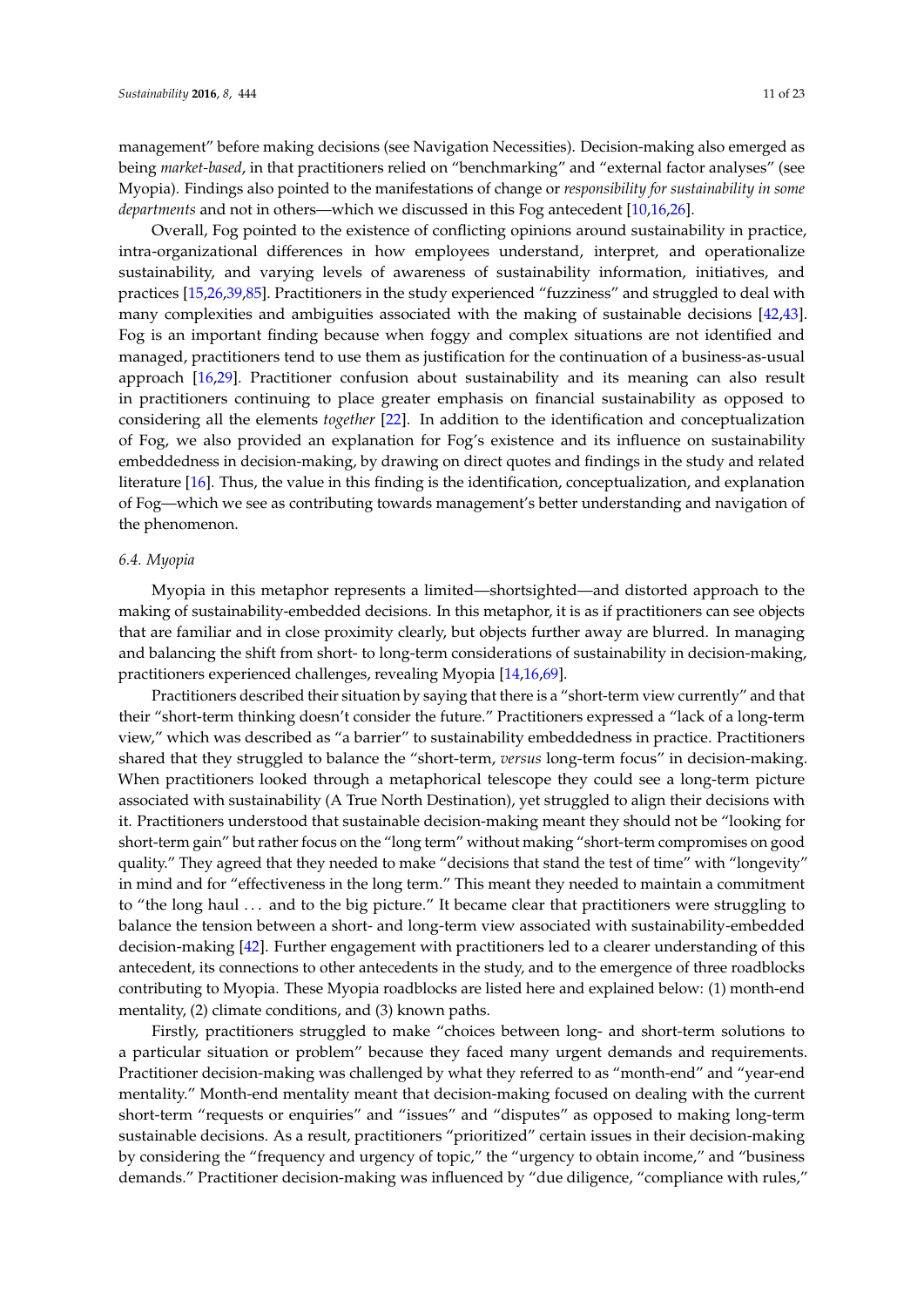"risk prevention," and "reporting requirements." Practitioners' ability to see and act in accordance with a long-term sustainable goal appeared to be constrained by the current policy, procedures, and business practices. Urgent demands associated with certain stakeholders and the month- and year-end reporting of results caused practitioners to ask themselves questions such as "what is the best solution now?" and "what is expected of me now?" This roadblock in decision-making was summarized when one practitioner stated "decision-making is based on current circumstances that present themselves."

Secondly, we determined that Myopia (short-sightedness) was also influenced by reactive responses to the external environment (the climate conditions). Practitioners followed practices such as "trend analyses," "benchmarking," and "external factor analyses." They also responded to themes and trends in the industry by reviewing "market data," "market related rentals," "industry objectives," and "industry demands." Practitioners referred to these as "external influences" and "economic conditions" affecting their ability to make long-term sustainability-embedded decisions. Practitioner decision-making for sustainability appears to be strongly affected by what the industry is doing and how the industry affects their business, as opposed to doing what is right and what is sustainable. When testing this finding against the literature, we determined that practitioner adherence to industry norms in their response to sustainability may be indicative of an industry macro-culture affecting sustainability embeddedness [\[16\]](#page-19-11).

Thirdly, we found that practitioner decision-making followed metaphoric "known paths". This was due to uncertainty and insecurity about what lay in the future and, as such, we were able to see a connection between this finding and the Fog antecedent. A known—or desired—path is the shortest, most easily navigated route between the origin and the destination. Known paths, also referred to as "shortcuts," are often off limits and can be damaging to the environment [\[86\]](#page-21-26). In this case, known paths obscure the long-term vision of sustainable development, exacerbating a myopic view. Practitioners shared that "predicting the future is tricky" and that there was a "fear of new ideas." As such, they saw and took shorter *known paths* in their decision-making because these paths represented "what worked" in the past and yielded financial performance. Practitioners knew it was easier to make decisions that are aligned with an "existing comfortable fit" and draw on "proven track records" and "prior specialist work done." Practitioner decision-making was influenced by "similarities between similar problems in the past." It was recognized that practitioners would continue along known paths as long as they "keep doing what you're doing without a serious impact on the future of the business."

In addition to demonstrating the existence of a myopic view of sustainability in decision-making, the Myopia antecedent provided further and better understanding of other antecedents in the study. For instance, the Myopia antecedent (a limited and distorted view of sustainability) provides insight into why practitioners are not seeing a True North Destination of sustainability. Myopia also explains why practitioners can clearly see the prominent Finance Mountain, but the Social and Environmental Mountains appear to be outside of their sight range. Findings in this Myopia antecedent also confirmed practitioner interest in repeating decisions that yielded financial performance (see Mountains). It also became clearer in this Myopia antecedent that when practitioners struggle to see the long-term view of sustainability in practice, they will also struggle to understand sustainability and its applicability to their jobs (Fog). Managerial preference for known paths found in this antecedent, as opposed to abstract understandings of sustainability, can be expected when there is confusion in practice (Fog) [\[16\]](#page-19-11). Shortsightedness also explains why practitioners focus on short-cuts and known paths in the form of *ad hoc* greening initiatives that are not always focused on long-term performance (see Mountains). Myopia was found to impact the business in terms of resilience and long-term performance and will continue to impede the realization of sustainability embeddedness in decision-making unless it is addressed.

## *6.5. Navigation Necessities*

Being equipped for any journey is crucial to one's ability to reach the desired destination. Similarly, the sustainability embeddedness journey requires preparation and support in terms of training and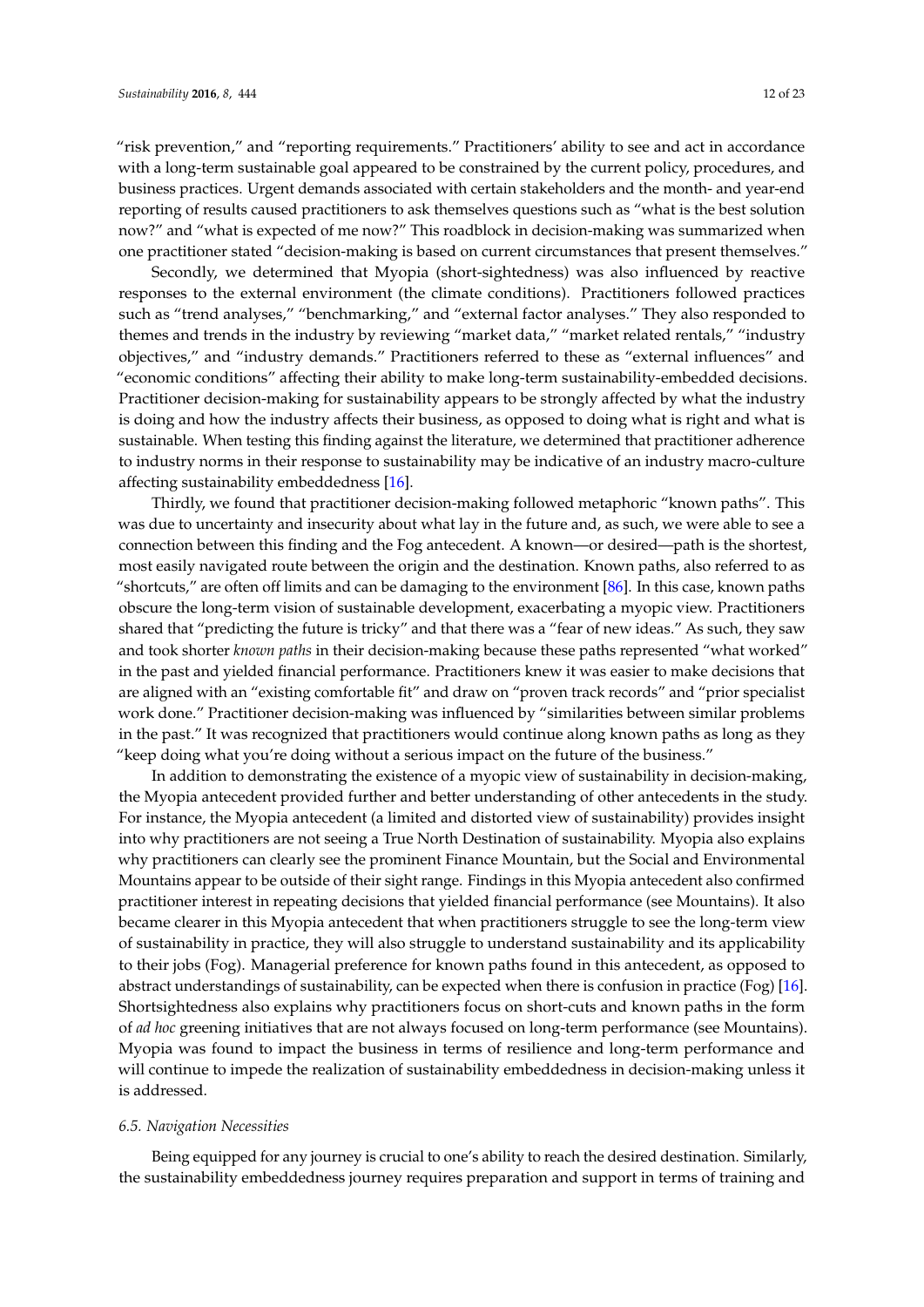knowledge transfer, decision-making authority, and also resources for the journey. In this antecedent we refer to these as the Navigation Necessities required for the enhancement of embeddedness in decision-making.

Practitioners emphasized the need for increased training and knowledge transfer of sustainability, which is known to have a positive effect on sustainability embeddedness [\[10](#page-19-5)[,46,](#page-20-13)[85,](#page-21-25)[87\]](#page-21-27). Practitioners highlighted that sustainable decision-making requires unique abilities such as "problem solving abilities for long-term solutions." References were made to the importance of "knowledge," "available expertise," "education and understanding," "attitude and aptitude," and access to both "internal knowledge" and "suitable qualified suppliers with appropriate skill sets to resolve problems." In actuality, practitioners felt there was currently a "lack of skill" and a "lack of competence." Practitioners referred to the "lack of know-how . . . being a key issue" in the making of sustainability-embedded decisions. Practitioners shared that they needed management to "pass on skills and abilities to subordinates," to "do more training," and also to provide "mentoring, training, and guidance." They considered this to be crucial to the making of better, more embedded decisions for sustainability.

There was agreement amongst practitioners that sustainability embeddedness not only required competencies but also the decision-making authority to navigate and make sustainability-embedded decisions. It became apparent that practitioners were not granted enough authority, and as a result their ability to make sustainability-embedded decisions was affected. Practitioners referred to the need to gain "authorization by management" before making primary daily and strategic decisions in their jobs. They also referred to the need to "get approval," acquire "leadership influence," and, in some cases, "direct instruction" for the making of decisions. Business decisions and sustainability issues needed to be brought to the "CEO's attention" and were subject to "getting it approved internally with stakeholders." It is recognized that managers can pose some of the most formidable obstacles to a sustainability-embedded culture change [\[16,](#page-19-11)[19\]](#page-19-12). Manager-centered decision-making, as opposed to consensual and devolved decision-making, is known to influence the embeddedness of sustainability in practice [\[10](#page-19-5)[,14\]](#page-19-8). Practitioners confirmed this by sharing that "authority levels hampered" the embeddedness of sustainability in decision-making, and shared a desire for "enough direction and room . . . and support to get it done." Practitioner decision-making authority was affected by the fact that the "decision-making ability is always at higher levels" and often "beyond our authority." We assert that this could be another possible explanation for why practitioners are confused about the responsibility for sustainability (see Fog).

In addition to these Navigation Necessities, practitioners desired more from the "pool of available resources" for improved navigation and enhanced sustainability embeddedness. It is known that increased resources facilitate practitioners' adoption of sustainability principles [\[10,](#page-19-5)[16\]](#page-19-11). Practitioners in this study confirmed this and called for an increase in the "availability of materials," including "research facilities in-house," better "access to capital," more "capacity in hours," and "green technologies." Practitioners perceived the current shortage of resources, time pressures, and "poor technology to support long-term decision-making" as affecting the making of sustainability-embedded decisions [\[42\]](#page-20-9).

The value of this Navigation Necessities antecedent arises from the combined knowledge of what practitioners believe is lacking and what is considered necessary for the making of improved sustainability-embedded decisions. The insight in this antecedent—gained from practice and supported by the literature—can be used by management to support practitioners' improved sustainability embeddedness in decision-making. Additionally, we were able to draw connections to our earlier findings which served to substantiate and better understand them.

## *6.6. The Chosen Team*

The Chosen Team represents a group of stakeholders selected by practitioners who form an important part of the sustainability journey. The Chosen Team revealed itself as a key antecedent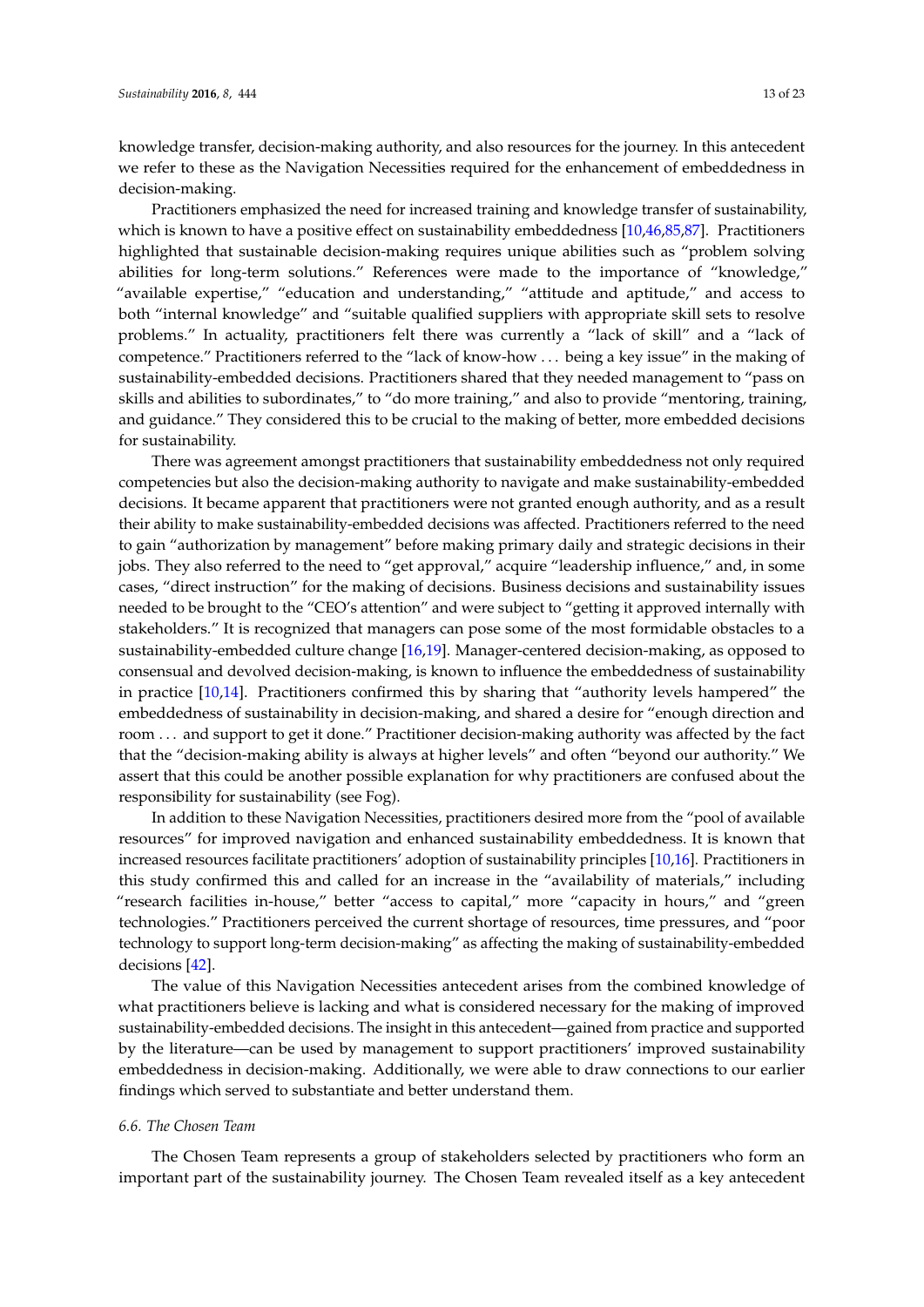in the study. While practitioners did not openly acknowledge the existence of a specific group of stakeholders, it emerged as a normative justification for practice and decision-making. Practitioners demonstrated that they communicated and engaged the most with customers (tenants), employees, and the providers of capital who formed part of their "team" on their navigation journey.

Practitioners' daily practices and decision-making orientated around "engagements . . . with people," "working with people and getting the best out of people," and also "balancing control and service" and "balancing requests." Decision-making practices included consideration of people's needs and demands. It soon became evident, however, that practitioners were referring to the needs of a few key stakeholders and that the goal was "building relationships for smoother running" with them. Practitioners shared that it is essential in practice to have good "tenant relationships" and to "visit tenants" and to assess "tenants' requirements." References were also made to "tenant communication" and incorporating "tenant feedback." Tenants and meeting their needs formed part of practitioners' daily and strategic decision-making, along with employees (co-workers). Practitioner decision-making was also influenced by the need to "consult another facilities manager" and incorporate "internal departmental messages." Practitioners expressed a need to be "conversant in building management" and to "reinforce the internal conversation" and internal "feedback" processes. The other important members of the Chosen Team were the contributors of capital or project influencers. Reference was made to incorporating the "responses of contributors" into decision-making and the "expectations from project stakeholders" as well as delivering on "shareholder interests."

Stakeholders appeared to be chosen by practitioners for the extent to which their demands required immediate or urgent attention and for their influence on the present operational and financial needs of the company [\[7](#page-19-2)[,29\]](#page-19-21). As such, the Chosen Team represented those who influenced the short-term survivability of the organization, material gain, and organizational risk [\[16,](#page-19-11)[26\]](#page-19-19). Subsequently we noticed connections between this antecedent and the month-end mentality roadblock described in the Myopia antecedent and to the Finance Mountain antecedent. Our findings suggest the existence of a prevailing business philosophy and decision-making practice promoting certain stakeholders and short-termism [\[16,](#page-19-11)[45\]](#page-20-12).

Stakeholder management and prioritization practices significantly influence decision-making and the sustainability agenda [\[26](#page-19-19)[,29\]](#page-19-21). When stakeholder management practices are based on an economic model or philosophy, such as in this case, it is known to impede sustainability embeddedness in decision-making [\[15,](#page-19-9)[29\]](#page-19-21). The Chosen Team antecedent confirmed our concern that sustainability embeddedness may not be aligned with True North in practice. It also indicated that sustainability was currently more aligned to an instrumental view [\[23\]](#page-19-16). This antecedent offers value in knowing who are currently considered "stakeholders" when making decisions, and, indirectly, those who are being left out [\[18,](#page-19-10)[26\]](#page-19-19). It also provides a foundation for reviewing current stakeholder prioritization practices so as to ensure that a broader group of stakeholder interests are incorporated into decision-making in the future [\[7,](#page-19-2)[14\]](#page-19-8).

# **7. Management Guidance and Implications for Practice: A Compass**

Effective navigation requires the use of both a map and a compass. In the previous section we "mapped out" the key antecedents of sustainability embeddedness in decision-making, which is the primary contribution of this study. We conceptualized each antecedent, proposed relationships and connections between them, and confirmed them using related literature. In this section we provide management with a compass, by offering guidance and practical advice in response to each antecedent, so as to support management in developing initiatives that improve sustainability embeddedness in decision-making. Additionally, we offer various questions that assist managers to identify the antecedents in their context. These questions are contained in Table [1.](#page-6-0) We recommend that they be used conjunctively with the guidance offered in this section.

The Truth North Destination antecedent emphasized practitioners' strong commitment to sustainability values, virtues, and beliefs. Practitioners articulated that sustainability was the right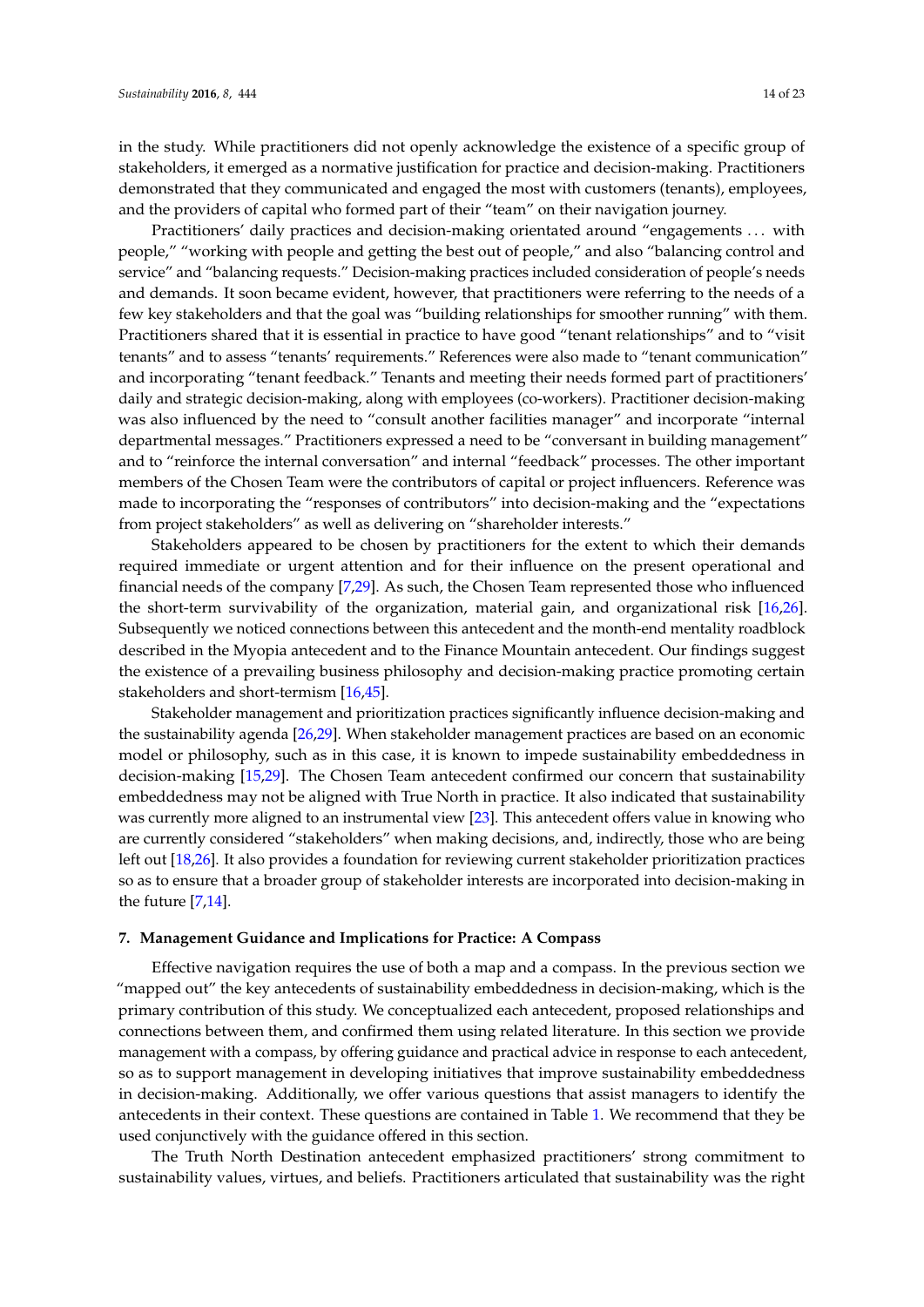thing to do, which is considered an important prerequisite for embeddedness [\[14,](#page-19-8)[16,](#page-19-11)[44\]](#page-20-11). However, it was demonstrated that the existence of a strong commitment and vision for sustainability does not necessarily mean that practitioners have a higher understanding of sustainability embeddedness, or that their pursuit is aligned with the correct destination [\[15,](#page-19-9)[16](#page-19-11)[,48\]](#page-20-15). It emerged that practitioners were saying the "right" things about the importance of sustainability, but remained misguided ("off track") and confused about sustainability's meaning or how it should be embedded in their decision-making and practices. The True North antecedent emphasized the absence of a fundamental shift in practitioner decision-making, from seeking to diminish the organizations' negative impacts, to understanding how their decision-making can create a significant positive impact in critical and relevant areas for society and the planet [\[20](#page-19-13)[,22](#page-19-15)[,40\]](#page-20-7). We suggest that management review the organizational vision to ensure that it is aligned with a holistic and integrative view of sustainability and that it is widely understood [\[7](#page-19-2)[,79\]](#page-21-19). This will assist practitioners in making sustainable decisions that are aligned with resilience and long-term performance as opposed to only focusing on short-term economic survivability [\[8\]](#page-19-4).

The Mountains antecedent provided a better understanding of how each element of sustainability is perceived in practice, in addition to demonstrating the relationships between the elements. The Mountains antecedent confirmed our concerns discussed in a True North Destination antecedent about the prioritization of the financial element of sustainability in decision-making. In relation to the Finance Mountain, the Social and Environmental Mountains took a far less prominent position in practitioner decision-making. Social and environmental sustainability initiatives were described as "good" and "caring" but appeared separate and superficial because they were reflected as costly efforts to enhance reputation and be seen as socially responsible. The Mountain antecedent demonstrated the ideology and beliefs of practitioners that emphasized the financial and operational importance of the business, as opposed to a resilient, sustainability-embedded strategy for the long term. Practitioners referred to the "budget mentality" barrier that influenced the embeddedness of social and environmental sustainability in decision-making. To address this, management needs to stress that the most sustainable decision is not necessarily one that is affordable and that practitioners should pursue integrative decisions that address all the elements of sustainability [\[20\]](#page-19-13). Additionally, practitioners should not be blamed or punished for not meeting short-term financial goals when they have made a sustainable choice [\[42\]](#page-20-9). This calls for a change in management processes and the alignment of rewards with sustainable behavior [\[6,](#page-19-1)[79\]](#page-21-19). Sustainability in strategy discourse also needs to be associated with the simultaneous inclusion of all three elements. This will assist practitioners with looking more holistically and integratively at sustainability when making decisions [\[22\]](#page-19-15).

The Fog antecedent confirmed the confusion and complexity that surround sustainability in practice. It highlighted that practitioners struggle to understand and interpret sustainability and its operationalization. Practitioners experienced fragmented communication and felt separate from sustainability-related work and practices. This led to discrepancies and uncertainty that we suggest proves the existence of subcultures and an absence of a single, unified, sustainability-embedded culture [\[20](#page-19-13)[,22\]](#page-19-15). To address this antecedent, top management need to consider a revised vision and leadership philosophy that is aligned to more integrative sustainability values and beliefs [\[10,](#page-19-5)[14\]](#page-19-8). The sustainability-embedded vision should be widely disseminated through sustainable leadership practices and leadership's strategy message [\[16,](#page-19-11)[22\]](#page-19-15). The effective diffusion of knowledge about sustainability and the framing of sustainability issues for practitioners are important for sustainability embeddedness and for the fostering of a shared culture [\[42](#page-20-9)[,44](#page-20-11)[,46,](#page-20-13)[88\]](#page-21-28). To encourage desired sustainable behavior, management should ensure that environmental and social indicators are incorporated into employee evaluations and that the organizational structure supporting embeddedness is freed of barriers [\[89\]](#page-22-0). Sustainability embeddedness relies on practitioners seeing their jobs as interdependent and interconnected with sustainability, which is not only the responsibility of a sustainability department [\[20,](#page-19-13)[84\]](#page-21-24). Additionally, performance in general should be measured by long- and not short-term profit and growth. These efforts are known to impact the embeddedness of sustainability in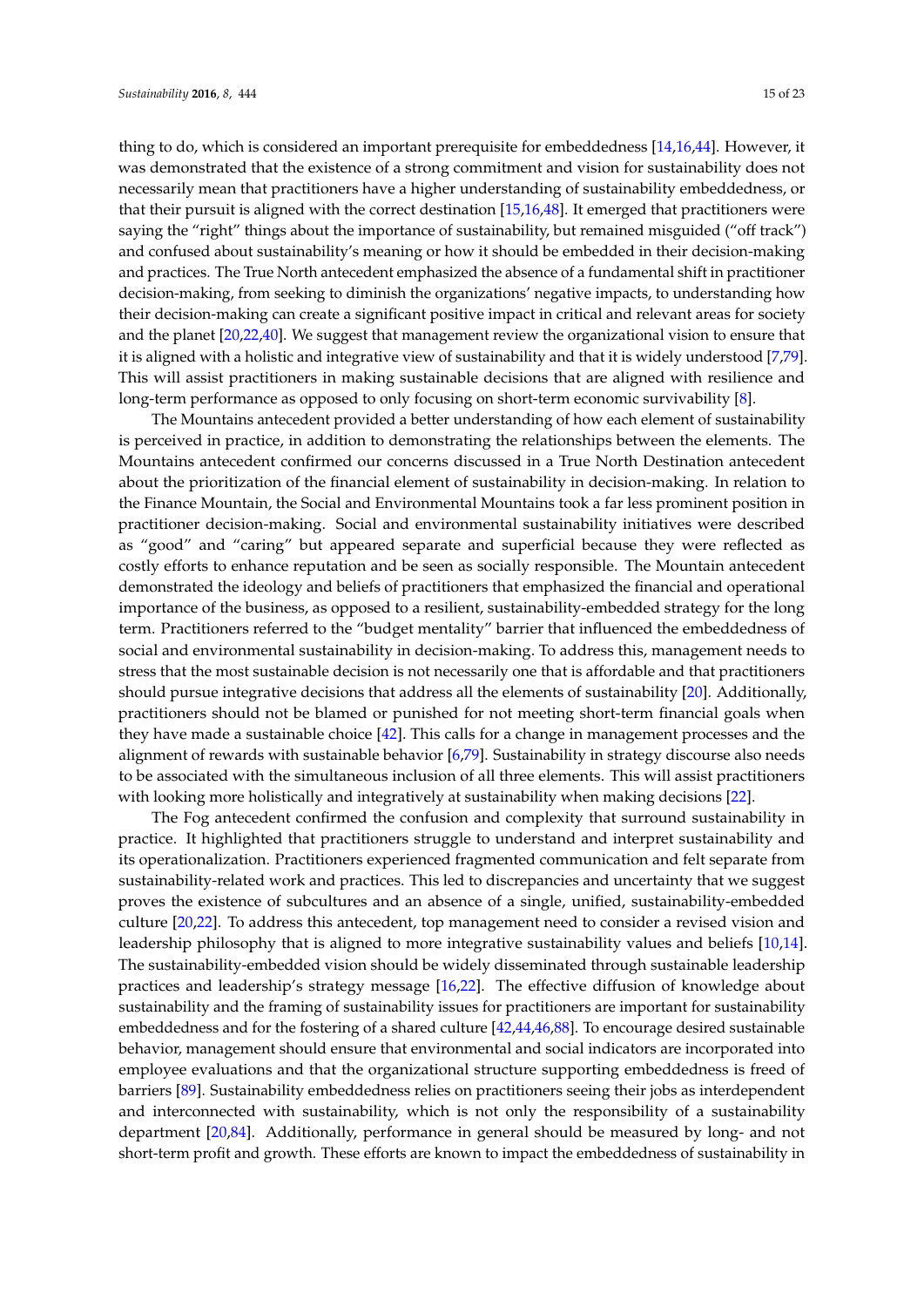practitioner decision-making by assisting practitioners to feel connected to sustainability in their jobs and minimize the Fog experienced [\[10,](#page-19-5)[14,](#page-19-8)[79\]](#page-21-19).

The Myopia antecedent highlighted that practitioners struggled to see and manage the shift from short- to long-term considerations of sustainability in decision-making. Myopia also served to give further meaning to, and better understanding of, other antecedents in the study, including the Mountains, Fog, and the Chosen Team. Practitioner Myopia (shortsightedness) in decision-making was found to be associated with three roadblocks that prevented practitioners from seeing and responding according to a long-term, integrative view of sustainability. These included month-end mentality, climate conditions, and known paths.

The month-end mentality roadblock represented the attention given by practitioners to urgent issues and demands. This finding was in accordance with Harris and Crane [\[16\]](#page-19-11), who also found that practitioners focused on dominant issues including survivability, profitability, and other pressing concerns as opposed to having a long-term focus. In order to help practitioners overcome this month-end mentality roadblock, managers should consider framing environmental and social issues as being equally as urgent as financial issues. This involves conveying to decision makers that the issue warrants immediate attention and requires their response [\[46\]](#page-20-13). Furthermore, managers can reinforce desired behavior by redesigning policies to embody the principles of economic, social, and environmental sustainability [\[16,](#page-19-11)[66\]](#page-21-29). For instance, Paul Polman, CEO of Unilever, stopped quarterly reporting because it encouraged short-termism and shareholder-centric behavior in employee decision-making [\[14](#page-19-8)[,90\]](#page-22-1). Embedded and supportive sustainability policies have been found to be an important aspect in shaping how organizational actors understand and embed sustainability in decision-making [\[10\]](#page-19-5).

The climate conditions roadblock represents practitioners' external focus. Climate conditions cause practitioners to be market-driven in their decision-making, in response to trends and industry demands. While these are important considerations in strategizing, sustainability-embedded decisions should not be dictated by the market and industry [\[22,](#page-19-15)[79\]](#page-21-19). Attention should instead be focused on making long-term resilient choices that are best suited to the organization's own sustainability journey. To support practitioners in making sustainable decisions, management needs to map out a clear path towards sustainable development goals that are customized to the company. This can be used to guide decision-making and is particularly important in tough economic times, when practitioners tend to follow the industry trends  $[8,19]$  $[8,19]$ . It is important that practitioners realize that leadership often means navigating one's own path as opposed to following the paths of others. This framing of sustainability is likely to support practitioners with making sustainability-embedded decisions in practice [\[46](#page-20-13)[,57](#page-20-23)[,79\]](#page-21-19).

The known paths roadblock signifies the taking of the shortest, easiest path in decision-making. Practitioners took "shortcuts" as opposed to choosing the long-term sustainable path in their decision-making. This is because practitioners feared the unknown future, held on to their knowledge of what worked in the past, and felt comfortable with existing practices. When practitioners chose to take the shortest routes known to them in their decision-making, it became clear that their preference was for business-as-usual. To address this, management needs to encourage and allow practitioners to try out new green suppliers or technologies and provide the necessary decision-making support to help them make a sustainable choice. Furthermore, knowledge of practitioner tendencies towards known paths should be incorporated into change-management processes so as to transition individuals' thinking, behavior, and decision-making away from business-as-usual and towards different ways of operating, in line with embedded sustainability values [\[14](#page-19-8)[,15](#page-19-9)[,91\]](#page-22-2).

Navigation Necessities represents the preparation and support that practitioners believe are currently lacking in practice. Engagements with practitioners revealed a desire for three Navigation Necessities from management that would contribute to enhanced sustainability embeddedness in decision-making. These are training and knowledge transfer, decision-making authority, and resources.

Practitioners indicated that more training and knowledge transfer from top management is required for the making of sustainability-embedded decisions. Sustainability-focused training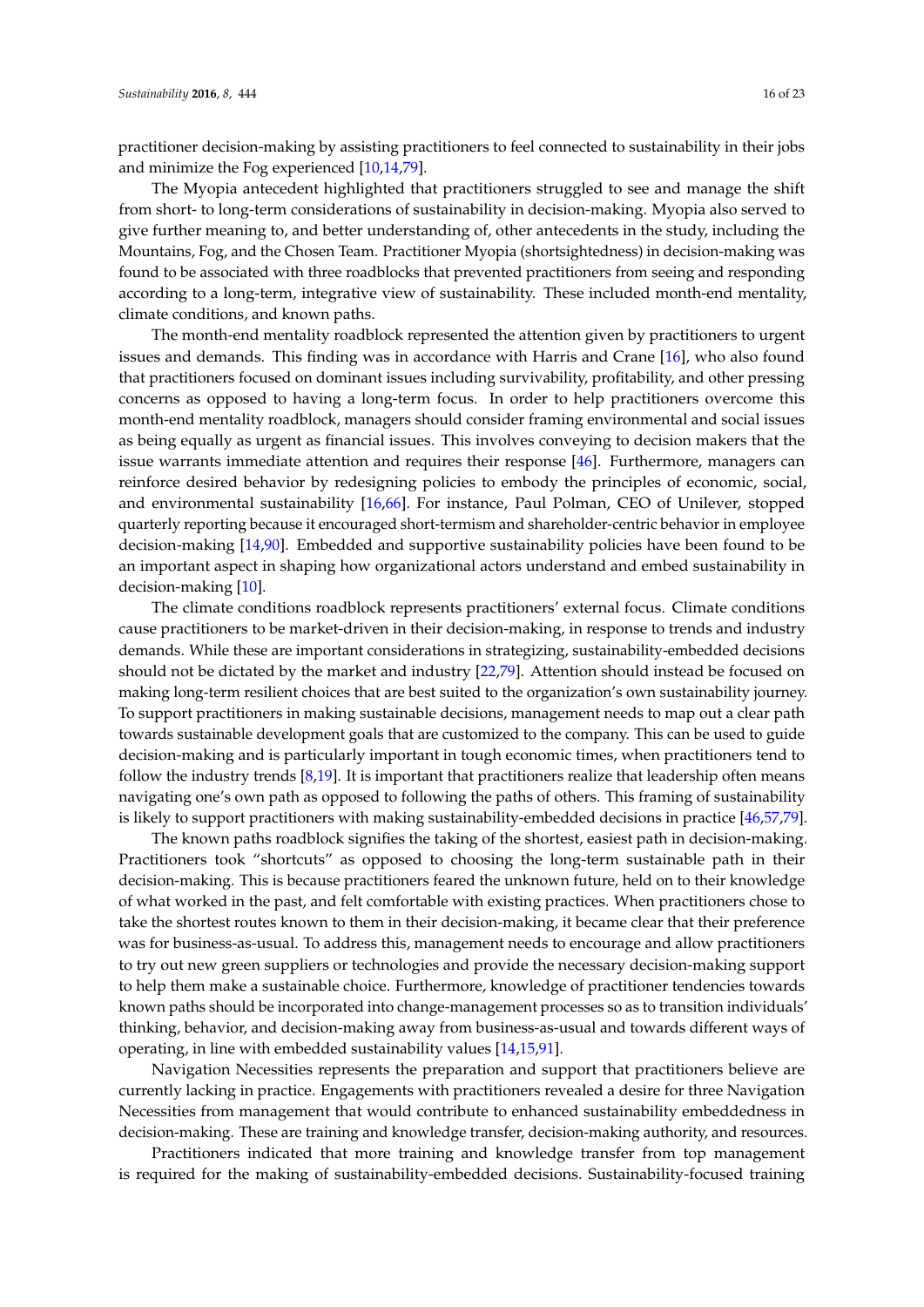initiatives are known to contribute to company-wide learning and a better understanding of sustainability [\[10](#page-19-5)[,13](#page-19-25)[,85](#page-21-25)[,87\]](#page-21-27). Management can support practitioners by providing additional training that is collaborative and inclusive of practitioners in all functions. Additional sustainability-focused training offers many benefits, including raising awareness about the importance of sustainability as part of decision-making, attributing to increased capabilities for the making of improved sustainability-embedded decisions, and assisting practitioners to see sustainability as part of everyone's job, thereby contributing to increased commitment [\[79](#page-21-19)[,85\]](#page-21-25). Practitioners also shared that there was an absence of decision-making authority when making decisions, which hindered sustainability

embeddedness. It is important that management allows practitioners to coordinate strategies and make decisions from the three main streams of sustainability [\[8](#page-19-4)[,14\]](#page-19-8). To enhance sustainability embeddedness, management could revisit practitioner decision-making authority and ensure that it is decentralized and includes practitioners on all levels [\[14,](#page-19-8)[16\]](#page-19-11).

While it is important that management provide practitioners with sufficient resources to make sustainability-embedded decisions, it is also important for management to first consider which cognitive frame practitioners come from. According to Hahn *et al.* [\[42\]](#page-20-9), a greater availability of resources will not necessarily result in practitioners considering and exploring broader sustainability issues if they do not already do so in practice. Increased time and resources can facilitate the search for more information in order to make improved sustainability-embedded decisions, but only if practitioners have the correct cognitive frame prior to the search. When the sustainable vision is "off track" (see a True North Destination) and practitioners hold an institutional or business case cognitive frame (see the Finance Mountain) and resources are given, then practitioners will continue to direct them towards the economic aspects of decisions. It is therefore important for management to first focus on transforming practitioner beliefs and values about sustainability towards an integrative view before allocating resources [\[2](#page-18-1)[,7](#page-19-2)[,22\]](#page-19-15).

The Chosen Team antecedent is significant because it supported and confirmed the emerging themes in the study, in addition to providing interesting findings of its own. The Chosen Team distinguishes a group of stakeholders that are considered "core" or "primary" among practitioners. Practitioners did not openly acknowledge practices of selection or prioritization, but analysis of their discourse revealed otherwise. Practitioners focused on the needs, demands, and requirements of the Chosen Team, which consisted of customers (tenants), employees, and the providers of capital. The Chosen Team appeared to be chosen for their urgent demands placed on practitioners, degree of influence, and contribution to material gain and economic survivability [\[16](#page-19-11)[,26\]](#page-19-19).

Practitioners revealed a dominant philosophy and orientation towards the Chosen Team of stakeholders, as opposed to including a wider group of stakeholders in decision-making [\[14,](#page-19-8)[23\]](#page-19-16). This practice poses challenges to the sustainability agenda for a few reasons: Firstly, when practitioners select stakeholders using economic criteria, they will continue to give precedence to financial sustainability (see Mountains) in decision-making—even to the detriment of long-term resilience. Secondly, practitioners are unlikely to change their beliefs and thinking from business-as-usual while continuing to favor shareholder interests [\[15](#page-19-9)[,29\]](#page-19-21). Thirdly, the choice of the Chosen Team could result in the exclusion of "discretionary" stakeholders that could result in fewer resources for them, as well as lost opportunities to operate sustainably as an organization [\[10](#page-19-5)[,26](#page-19-19)[,42\]](#page-20-9). To address this Chosen Team antecedent, management needs to revisit current sustainability and stakeholder management strategies and prevailing philosophies [\[16](#page-19-11)[,29\]](#page-19-21). In particular, the association of sustainability with "sustainable growth" or "sustainable income streams" that regularly emerged in the study needs conversation and attention. We suggest that this misguided thinking may have led practitioners to believe that focusing on the Chosen Team is in effect delivering on the organization's current strategy and destination. Additionally, leadership is encouraged to emphasize to practitioners that *everyone matters* to the organization and promote the inclusion of a broader group of stakeholders in organizational goals and objectives [\[7](#page-19-2)[,14](#page-19-8)[,15\]](#page-19-9). Stakeholder engagement and management should also form part of the training programs referred to earlier [\[79\]](#page-21-19). These should communicate that stakeholders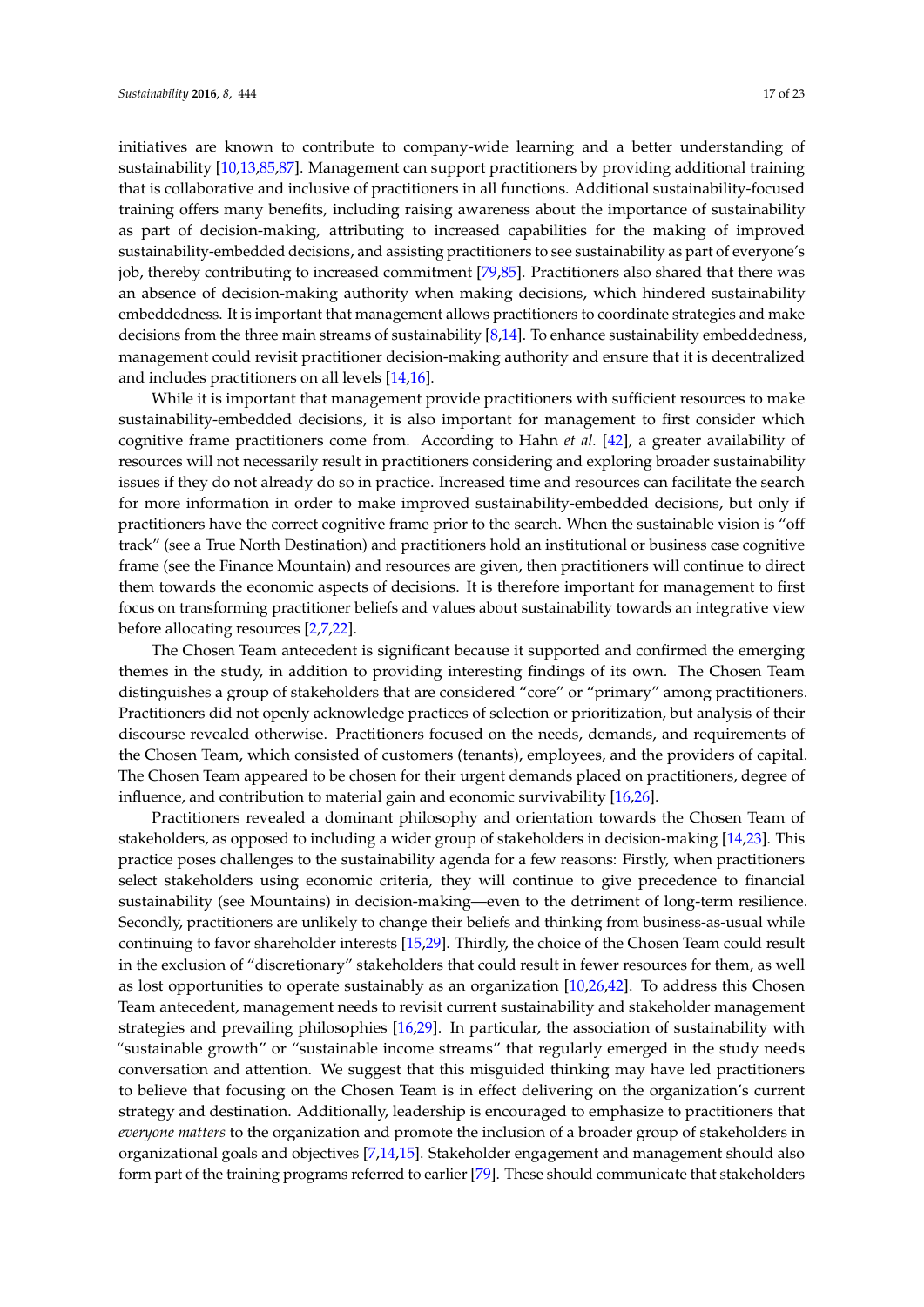should not only be measured on their influence on the economic survivability of the organization, but rather on the long-term resilience and performance of the organization [\[79\]](#page-21-19).

The antecedents presented in the metaphor emphasize that the journey to sustainability embeddedness remains challenging, complex, and not clear-cut for those in practice. However, the findings and this discussion offer management both a map and a compass with which to develop initiatives and programs for how to improve.

## **8. Contribution and Concluding Thoughts**

Sustainability embeddedness is not for the faint-hearted. This study confirmed this and offers six conceptualized antecedents that emerged from the tangible real-life struggles and experiences of practitioners. These are a True North Destination, Mountains, Fog, Myopia, Navigation Necessities, and the Chosen Team. The study provided a representation of the current reality pertaining to sustainability embeddedness in decision-making so as to provide a platform for management to intervene and improve the status quo. This study responded to a resilient gap between actual and desired levels of sustainability embeddedness in decision-making, and forms part of a relatively smaller field of corporate sustainability studies taking an integrative view of sustainability embeddedness [\[2,](#page-18-1)[7,](#page-19-2)[8,](#page-19-4)[20,](#page-19-13)[23,](#page-19-16)[45\]](#page-20-12).

We determined that other studies in the field, while valuable and related, did not focus specifically on the antecedents of sustainability embeddedness in decision-making or conceptualize them in a metaphor and nor did they intend to. This study offers new insight, unique descriptive labels, and valuable findings that emerged from the in-depth involvement of those in practice. As part of this study's contribution and sense-making process, we also proposed relationships between the antecedents that enriched our understanding of their existence in practice. Our decision to incorporate the literature into our discussions served to test the theory and its application in practice, and contributed to enhanced interpretations of the antecedents. We assert that the proposed metaphor and antecedents offer a better understanding of a complex phenomenon, support to management, and a contribution towards theory development.

The study's findings emphasize the importance of management's attention to a clear shared vision of sustainability embeddedness that influences the cognitive thinking, decision-making, and behavior of practitioners; the conveying of the vision by leadership; and the importance of aligning sustainability beliefs and values with supportive structures, policies, and performance measures. The study also highlights the need for top management to relook at training efforts and the amount of authority and resources given to practitioners for the fulfillment of the vision; and calls for an adjustment of current stakeholder engagement and management practices. Most noticeably, the study reiterates the importance of organizational change for sustainability so as to create a shared culture of embeddedness. We suggest that this can be achieved by management over a period of time through the dismantling of existing frames of reference (e.g.: budget mentality, silo mentality, and month-end mentality) and by incorporating the antecedents into change management endeavors [\[16,](#page-19-11)[19,](#page-19-12)[20\]](#page-19-13).

More broadly, this study accentuates the vital role that regulatory agencies have in the development of sustainable development policy-making and their role in creating legitimacy for organizations that are working towards sustainability embeddedness. Market, regulatory, and external pressures are considered drivers in embedding sustainability in organizations and in bringing attention towards sustainability embeddedness in practice [\[16,](#page-19-11)[22,](#page-19-15)[66\]](#page-21-29). The embeddedness of sustainability in decision-making was found to be influenced by current external market practices that formed part of decision-making (climate conditions). As such, changes and improvements to regulation are likely to positively impact on the making of sustainable decisions. This is particularly true for organizations that are currently still focused on the economic aspects of decisions [\[7](#page-19-2)[,8,](#page-19-4)[22\]](#page-19-15).

Even though the antecedents emerged from a single case and appeals for organizational change in the property industry, we believe that findings are transferable and that managers in other contexts are able to relate to and benefit from them. The proposed metaphor and antecedents can be used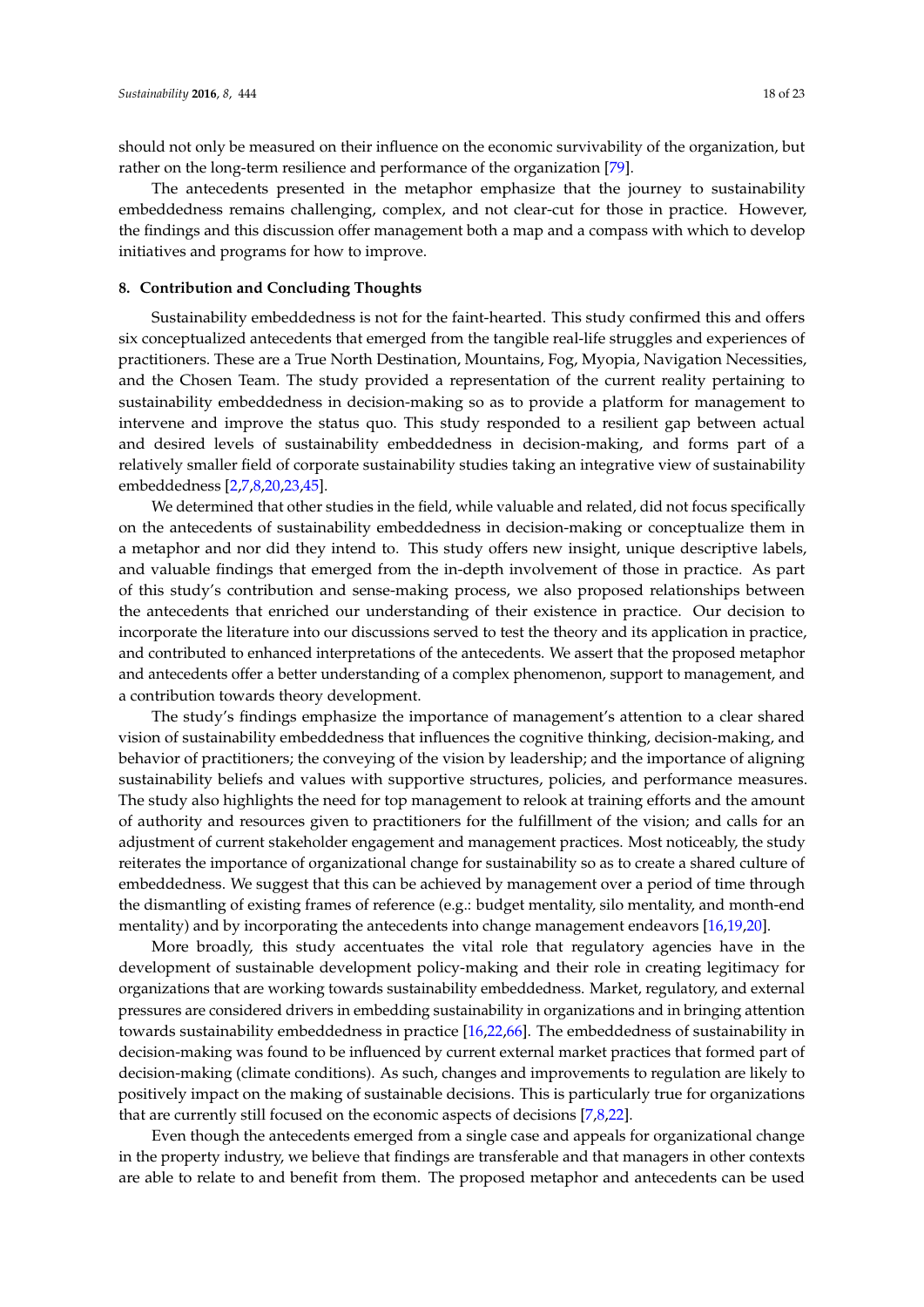by managers as a sense-making device or framework to navigate their way through the realities pertaining to sustainability embeddedness in decision-making. We recommend that managers consider all antecedents simultaneously, owing to their inter-relatedness; however, individually they also offer insight and support for management. The metaphor and proposed questions contained in Table [1](#page-6-0) can also be used to start important conversations among practitioners so as to develop strategies for improved sustainability embeddedness and performance.

Our methodological choices offered value and formed part of our overall contribution. We purposely incorporated the subjective views and ideologies of a diverse group of practitioners in the case company. The range of beliefs and ideologies that emerged enriched our approach and the quality of the findings. We also were able to establish a widely shared understanding of sustainability embeddedness in decision-making, as opposed to that of a single management level or department [\[16](#page-19-11)[,39\]](#page-20-6). Notwithstanding the value of our approach, the methodology has limitations that should be considered when interpreting the findings. At the beginning of our research, there were no antecedents or metaphors. During the data collection phase, numerous labels and metaphors were developed and discarded; those remaining were frequently modified to take into account new insights. The proposed metaphor was developed from the conceptualization of the findings by the researchers, who have their own biases as well as experiences that could have influenced the results. Furthermore, the antecedents emerged from a process of grouping related findings in order to improve understanding. This could have resulted in the exclusion of other findings, although this was not our intention. In spite of the fact that the study also has limitations in terms of its generalizability of findings from a single case study, it highlights the restrictions of an institutional view of sustainable development that are likely to be applicable to other organizations. The findings demonstrated that when financial sustainability is the primary focus of sustainability strategies and decision-making, organizations will continue to adhere to their traditional business models and familiar methods of addressing sustainability issues.

Future research could investigate the antecedents—individually or collectively—in other contexts and investigate the relationships between them. The inter-connectedness between different antecedents is implied is this study, and further research into each could form part of future research.

The aim of this study was to provide "navigational support" to management at the case company and contribute to a better understanding of the sustainability embeddedness phenomenon for other companies too. We believe this was achieved through the contribution of the antecedents and that they contribute to improved sustainability performance in practice by providing organizational leaders with a platform from which to begin strategic conversation and to develop strategies.

**Acknowledgments:** We thank the case company for permitting and supporting this research.

**Author Contributions:** Both researchers contributed equally to this research.

**Conflicts of Interest:** The authors declare no conflict of interest.

### **References**

- <span id="page-18-0"></span>1. Porter, M.E.; Hill, G.; Pfitzer, M.; Patscheke, S.; Hawkins, E. Measuring Shared Value: How to Unlock Value by Linking Social and Business Results. Available online: [http://www.fsg.org/publications/measuring](http://www.fsg.org/publications/measuring-shared-value)[shared-value](http://www.fsg.org/publications/measuring-shared-value) (accessed on 14 November 2015).
- <span id="page-18-1"></span>2. Dyllick, T.; Hockerts, K. Beyond the Business Case for Corporate Sustainability. *Bus. Strategy Environ.* **2002**, *11*, 130–141. [\[CrossRef\]](http://dx.doi.org/10.1002/bse.323)
- <span id="page-18-2"></span>3. Wharton School of the University of Pennsylvania. Why Companies Can No Longer Afford to Ignore Their Social Responsibilities. Available online: [http://business.time.com/2012/05/28/why-companies-can-no](http://business.time.com/2012/05/28/why-companies-can-no-longer-afford-to-ignore-their-social-responsibilities/)[longer-afford-to-ignore-their-social-responsibilities/](http://business.time.com/2012/05/28/why-companies-can-no-longer-afford-to-ignore-their-social-responsibilities/) (accessed on 4 June 2015).
- <span id="page-18-3"></span>4. Kiron, D.; Kruschwitz, N.; Haanaes, K.; Reeves, M.; Von Streng Velken, I. Sustainability Nears a Tipping Point. *MIT Sloan Manag. Rev.* **2012**, *53*, 68–75. [\[CrossRef\]](http://dx.doi.org/10.1108/sd.2012.05628gaa.012)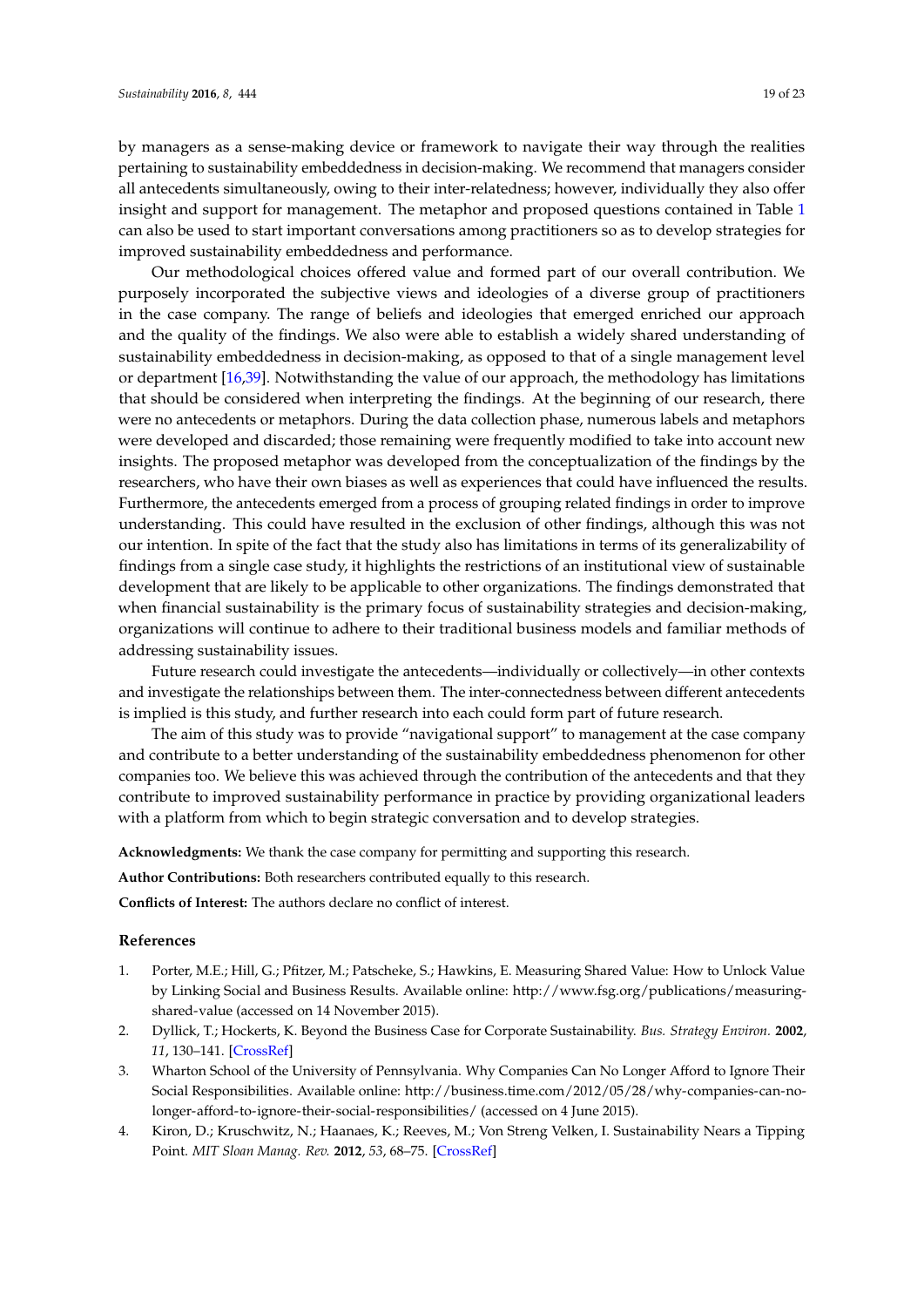- <span id="page-19-0"></span>5. Gladwin, T.N.; Kennelly, J.J.; Krause, T. Shifting Paradigms for Sustainable Development: Implications for Management Theory and Research. *Acad. Manag. Rev.* **1995**, *20*, 874–907.
- <span id="page-19-1"></span>6. Waas, T.; Hugé, J.; Block, T.; Wright, T.; Benitez-Capistros, F.; Verbruggen, A. Sustainability Assessment and Indicators: Tools in a Decision-Making Strategy for Sustainable Development. *Sustainability* **2014**, *9*, 5512–5534. [\[CrossRef\]](http://dx.doi.org/10.3390/su6095512)
- <span id="page-19-2"></span>7. Hahn, T.; Preuss, L.; Pinkse, J.; Figge, F. Cognitive frames in corporate sustainability: Managerial sensemaking with paradoxical and business case frames. *Acad. Manag. Rev.* **2015**, *4015*, 18–42. [\[CrossRef\]](http://dx.doi.org/10.5465/amr.2012.0341)
- <span id="page-19-4"></span>8. Perrott, B. The sustainable organisation: Blueprint for an integrated model. *J. Bus. Strategy* **2015**, *35*, 26–37. [\[CrossRef\]](http://dx.doi.org/10.1108/JBS-07-2013-0061)
- <span id="page-19-3"></span>9. Hansmann, R.; Mieg, H.A.; Frischknecht, P. Principal sustainability components: Empirical analysis of synergies between the three pillars of sustainability. *Int. J. Sust. Dev. World* **2012**, *19*, 451–459. [\[CrossRef\]](http://dx.doi.org/10.1080/13504509.2012.696220)
- <span id="page-19-5"></span>10. Linnenluecke, M.K.; Griffiths, A. Corporate sustainability and organizational culture. *J. World Bus.* **2010**, *45*, 357–366. [\[CrossRef\]](http://dx.doi.org/10.1016/j.jwb.2009.08.006)
- <span id="page-19-6"></span>11. Wagner, M. Corporate performance implications of extended stakeholder management: New insights on mediation and moderation effects. *Ecol. Econ.* **2011**, *70*, 942–950. [\[CrossRef\]](http://dx.doi.org/10.1016/j.ecolecon.2010.12.010)
- <span id="page-19-7"></span>12. Ameer, R.; Othman, R. Sustainability Practices and Corporate Financial Performance: A Study Based on the Top Global Corporations. *J. Bus. Ethics* **2012**, *108*, 61–79. [\[CrossRef\]](http://dx.doi.org/10.1007/s10551-011-1063-y)
- <span id="page-19-25"></span>13. Bell, J.; Soybel, V.E.; Turner, R.M. Integrating Sustainability into Corporate DNA. *J. Corp. Account. Financ.* **2012**, *23*, 71–82. [\[CrossRef\]](http://dx.doi.org/10.1002/jcaf.21755)
- <span id="page-19-8"></span>14. Avery, G.; Bergsteiner, H. Sustainable Leadership Practices for Enhancing Business Resilience and Performance. *Strategy Leadersh.* **2011**, *39*, 5–15. [\[CrossRef\]](http://dx.doi.org/10.1108/10878571111128766)
- <span id="page-19-9"></span>15. Waas, T.; Huge, J.; Verbruggen, A.; Wright, T. Sustainable Development: A Bird's Eye View. *Sustainability* **2011**, *3*, 1637–1661. [\[CrossRef\]](http://dx.doi.org/10.3390/su3101637)
- <span id="page-19-11"></span>16. Harris, L.C.; Crane, A. The Greening of Organizational Culture: Management Views on the Depth, Degree and Diffusion of Change. *J. Organ. Change Manag.* **2001**, *15*, 214–234. [\[CrossRef\]](http://dx.doi.org/10.1108/09534810210429273)
- <span id="page-19-23"></span>17. Whittington, R. Completing the Practice Turn in Strategy research. *Organ. Stud.* **2006**, *27*, 613–632. [\[CrossRef\]](http://dx.doi.org/10.1177/0170840606064101)
- <span id="page-19-10"></span>18. Valente, M. Business Sustainability Embeddedness as a Strategic Imperative: A Process Framework. *Bus. Soc.* **2015**, *54*, 126–142. [\[CrossRef\]](http://dx.doi.org/10.1177/0007650312443199)
- <span id="page-19-12"></span>19. Avery, G.; Bergsteiner, H. How BMW Successfully Practices Sustainable Leadership Principles. *Strategy Leadersh.* **2011**, *39*, 12–18. [\[CrossRef\]](http://dx.doi.org/10.1108/10878571111176583)
- <span id="page-19-13"></span>20. Valente, M. Theorizing Firm Adoption of Sustaincentrism. *Organ. Stud.* **2012**, *33*, 563–591. [\[CrossRef\]](http://dx.doi.org/10.1177/0170840612443455)
- <span id="page-19-14"></span>21. Dunphy, D.C.; Griffiths, A.; Benn, S. *Organizational Change for Corporate Sustainability: A Guide for Leaders and Change Agents of the Future*; Routledge: Abingdon, UK, 2007; pp. 69–209.
- <span id="page-19-15"></span>22. Linnenluecke, M.K.; Russell, S.V.; Griffiths, A. Subcultures and Sustainability Practices: The Impact on Understanding Corporate Sustainability. *Bus. Strategy Environ.* **2009**, *18*, 432–452. [\[CrossRef\]](http://dx.doi.org/10.1002/bse.609)
- <span id="page-19-16"></span>23. Banerjee, S.B. Embedding Sustainability across the Organization: A Critical Perspective. *Acad. Manag. Learn. Educ.* **2011**, *10*, 719–731. [\[CrossRef\]](http://dx.doi.org/10.5465/amle.2010.0005)
- <span id="page-19-17"></span>24. Laszlo, C.; Zhexembayeva, N. *Embedded Sustainability: The Next Big Competitive Advantage*; Greenleaf Publishing: Sheffield, UK, 2011; pp. 75–98.
- <span id="page-19-18"></span>25. Willard, B. The 5-Stage Sustainability Journey. Available online: [http://sustainabilityadvantage.com/2010/](http://sustainabilityadvantage.com/2010/07/27/the-5-stage-sustainability-journey/) [07/27/the-5-stage-sustainability-journey/](http://sustainabilityadvantage.com/2010/07/27/the-5-stage-sustainability-journey/) (accessed on 14 March 2016).
- <span id="page-19-19"></span>26. Crane, A.; Ruebottom, T. Stakeholder Theory and Social Identity: Rethinking Stakeholder Identification. *J. Bus. Ethics* **2011**, *102*, 77–87. [\[CrossRef\]](http://dx.doi.org/10.1007/s10551-011-1191-4)
- <span id="page-19-20"></span>27. Aragón-Correa, J.A.; Sharma, S. A Contingent Resource-Based View of Proactive Corporate Environmental Strategy. *Acad. Manag. Rev.* **2003**, *28*, 71–88.
- <span id="page-19-24"></span>28. Pinkse, J.; Hahn, T.; Figge, F.; Preuss, L. Trade-offs in corporate sustainability: You can't have your cake and eat it. *Bus. Strategy Environ.* **2010**, *19*, 217–229.
- <span id="page-19-21"></span>29. Banerjee, S.B.; Bonnefous, A. Stakeholder management and sustainability strategies in the French nuclear industry. *Bus. Strategy Environ.* **2011**, *20*, 124–140. [\[CrossRef\]](http://dx.doi.org/10.1002/bse.681)
- <span id="page-19-22"></span>30. Bonini, S.; Bove, A. Sustainability's Strategic Worth: McKinsey Global Survey Results. Mckinsey Insights: Mckinsey & Company. Available online: [http://www.mckinsey.com/insights/sustainability/](http://www.mckinsey.com/insights/sustainability/sustainabilitys_strategic_worth_mckinsey_global_survey_results) [sustainabilitys\\_strategic\\_worth\\_mckinsey\\_global\\_survey\\_results](http://www.mckinsey.com/insights/sustainability/sustainabilitys_strategic_worth_mckinsey_global_survey_results) (accessed on 20 October 2014).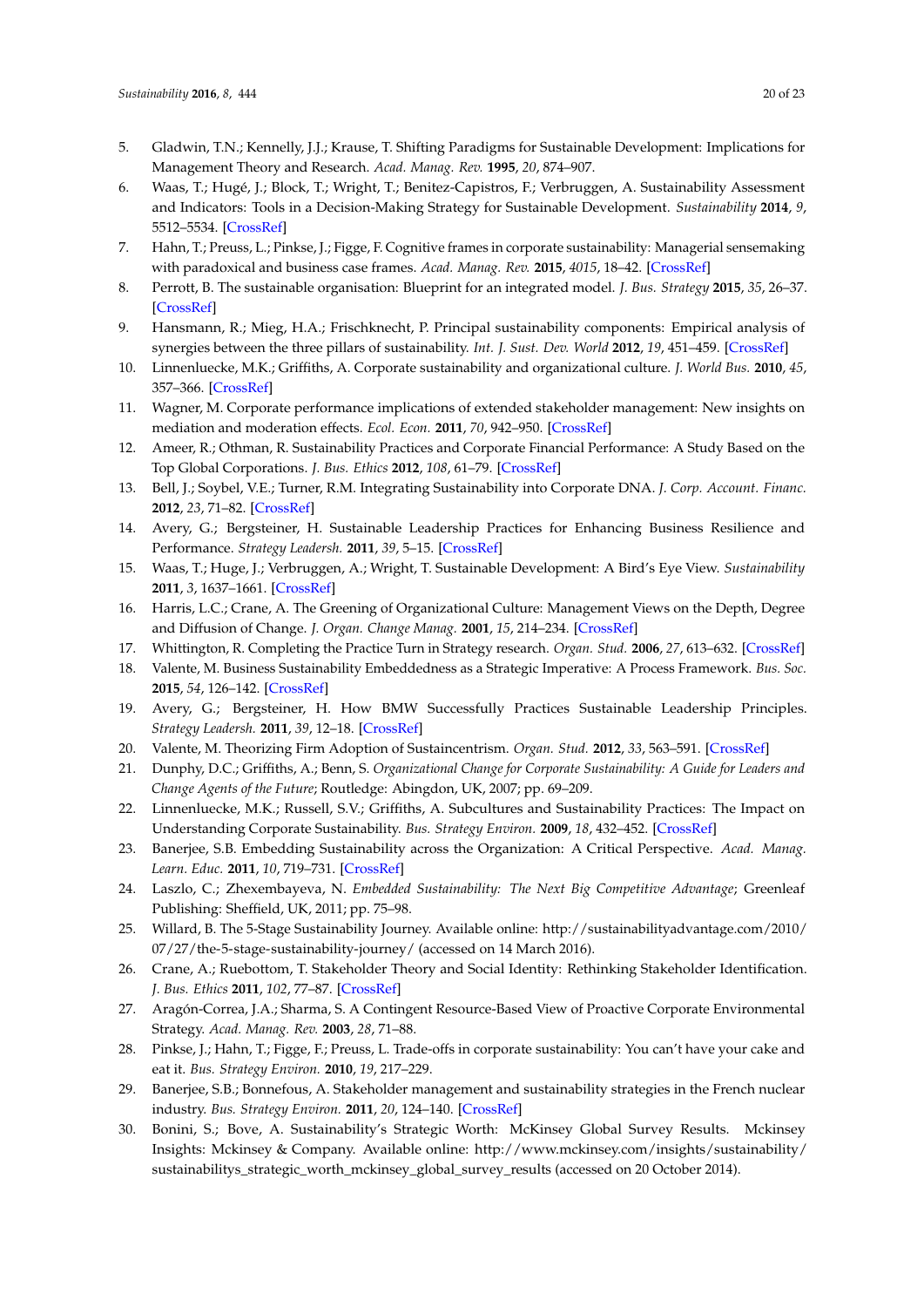- <span id="page-20-0"></span>31. Pretorius, M.; le Roux, C. Determining the Embeddedness of Sustainability Claims in Strategizing: A Comparative Study of the ALSI 40 Companies. *Acta Commer.* **2012**, *12*, 123–149.
- <span id="page-20-1"></span>32. Hashmi, M.A.; Damanhouri, A.; Rana, D. Evaluation of Sustainability Practices in the United States and Large Corporations. *J. Bus. Ethics* **2015**, *127*, 673–681. [\[CrossRef\]](http://dx.doi.org/10.1007/s10551-014-2056-4)
- <span id="page-20-21"></span>33. Hallstedt, S.; Ny, H.; Rovert, K.; Broman, G. An approach to assessing sustainability integration in strategic decision systems for product development. *J. Clean. Prod.* **2010**, *18*, 703–712. [\[CrossRef\]](http://dx.doi.org/10.1016/j.jclepro.2009.12.017)
- 34. Rode, J. Ethical Analysis for Evaluating Sustainable Business Decisions: The Case of Environmental Impact Evaluation in the Inambari Hydropower Project. *Sustainability* **2015**, *7*, 10343–10364. [\[CrossRef\]](http://dx.doi.org/10.3390/su70810343)
- <span id="page-20-2"></span>35. Hillestad, T.; Xie, C.; Haugland, S.A. Innovative corporate social responsibility; the founder's role in creating trustworthy corporate brand through 'green innovation'. *JPBM* **2010**, *19*, 440–451.
- <span id="page-20-3"></span>36. Wang, Y.; Ruhe, G. The Cognitive Process of Decision-Making. *IJCN* **2007**, *1*, 73–85. [\[CrossRef\]](http://dx.doi.org/10.4018/jcini.2007040105)
- <span id="page-20-4"></span>37. Perey, R. Making sense of sustainability through an individual interview narrative. *Cult. Organ.* **2015**, *21*, 147–173. [\[CrossRef\]](http://dx.doi.org/10.1080/14759551.2013.819354)
- <span id="page-20-5"></span>38. Dahl, A.L. Achievements and gaps in indicators for sustainability. *Ecol. Indic.* **2012**, *17*, 14–19. [\[CrossRef\]](http://dx.doi.org/10.1016/j.ecolind.2011.04.032)
- <span id="page-20-6"></span>39. Nambiar, P.; Chitty, N. Meaning Making by Managers: Corporate Discourse on Environment and Sustainability in India. *J. Bus. Ethics* **2014**, *123*, 493–511. [\[CrossRef\]](http://dx.doi.org/10.1007/s10551-013-1848-2)
- <span id="page-20-7"></span>40. Dyllick, T.; Muff, K. Clarifying the Meaning of Sustainable Business: Introducing a Typology from Business-as-Usual to True Business Sustainability. *Organ. Environ.* **2015**. [\[CrossRef\]](http://dx.doi.org/10.1177/1086026615575176)
- <span id="page-20-8"></span>41. Simonovic, S.P.; Burn, D.H.; Lence, B.J. Practical sustainability criteria for decision-making. *Int. J. Sustain. Dev. World* **1997**, *4*, 231–244. [\[CrossRef\]](http://dx.doi.org/10.1080/13504509709469959)
- <span id="page-20-9"></span>42. Hahn, T.; Pinkse, J.; Preuss, L.; Figge, F. Tensions in Corporate Sustainability: Towards an Integrative Framework. *J. Bus. Ethics* **2015**, *127*, 297–316. [\[CrossRef\]](http://dx.doi.org/10.1007/s10551-014-2047-5)
- <span id="page-20-10"></span>43. Govindan, K.; Rajendran, S.; Sarkis, J.; Murugesan, P. Multi criteria decision making approaches for green supplier evaluation and selection: A literature review. *J. Clean. Prod.* **2015**, *98*, 66–83. [\[CrossRef\]](http://dx.doi.org/10.1016/j.jclepro.2013.06.046)
- <span id="page-20-11"></span>44. Martin, L. Incorporating Values into Sustainability Decision-Making. *J. Clean. Prod.* **2015**, *105*, 1–11. [\[CrossRef\]](http://dx.doi.org/10.1016/j.jclepro.2015.04.014)
- <span id="page-20-12"></span>45. Hahn, T.; Figge, F. Beyond the Bounded Instrumentality in Current Corporate Sustainability Research: Toward an Inclusive Notion of Profitability. *J. Bus. Ethics* **2011**, *104*, 325–345. [\[CrossRef\]](http://dx.doi.org/10.1007/s10551-011-0911-0)
- <span id="page-20-13"></span>46. Andersson, L.M.; Bateman, T.S. Individual environmental initiative: Championing natural environmental issues in U.S business organizations. *Acad. Manag. J.* **2000**, *43*, 548. [\[CrossRef\]](http://dx.doi.org/10.2307/1556355)
- <span id="page-20-14"></span>47. McKenzie, J.; Woolf, N.; Van Winkelen, C.; Morgan, C. Cognition in strategic decision making: A model of non-conventional thinking capacities for complex situations. *Manag. Decis.* **2009**, *47*, 209–232.
- <span id="page-20-15"></span>48. Mittelstaedt, J.D.; Shultz, C.J.; Kilbourne, W.E.; Peterson, M. Sustainability as Megatrend: Two Schools of Macromarketing Thought. *J. Macromarket.* **2014**, *34*, 253–264. [\[CrossRef\]](http://dx.doi.org/10.1177/0276146713520551)
- <span id="page-20-16"></span>49. Tsai, W.; Chen, H.; Leu, J.; Chang, Y.; Lin, T.W. A product-mix decision model using green manufacturing technologies under activity-based costing. *J. Clean. Prod.* **2013**, *57*, 178–187. [\[CrossRef\]](http://dx.doi.org/10.1016/j.jclepro.2013.04.011)
- <span id="page-20-24"></span>50. Chan, D.; Chen, S.; Hsu, C.; Hu, A.H. Identifying Strategic Factors of the Implantation CSR in the Airline Industry: The Case of Asia-Pacific Airlines. *Sustainability* **2015**, *7*, 7762–7783. [\[CrossRef\]](http://dx.doi.org/10.3390/su7067762)
- <span id="page-20-17"></span>51. Xia, X.; Govindan, K.; Zhu, Q. Analyzing internal barriers for automotive parts remanufacturers in China using grey-DEMATEL approach. *J. Clean. Prod.* **2015**, *87*, 811–825. [\[CrossRef\]](http://dx.doi.org/10.1016/j.jclepro.2014.09.044)
- <span id="page-20-18"></span>52. Jarzabkowski, P.; Whittington, R. A strategy-as-practise approach to strategy research and education. *J. Manag. Inq.* **2008**, *17*, 282–286.
- <span id="page-20-19"></span>53. Decision Innovation. Theories for Making Decisions. Available online: [http://www.decision-making](http://www.decision-making-solutions.com/decision-making-theories.html)[solutions.com/decision-making-theories.html](http://www.decision-making-solutions.com/decision-making-theories.html) (accessed on 6 September 2015).
- <span id="page-20-20"></span>54. Pohekar, S.D.; Ramachandran, M. Application of multi-criteria decision-making to sustainable energy planning—A review. *Renew. Sustain. Energy Rev.* **2004**, *8*, 365–381. [\[CrossRef\]](http://dx.doi.org/10.1016/j.rser.2003.12.007)
- <span id="page-20-22"></span>55. Georg, S.; Fussel, L. Making sense of greening and organizational change. *Bus. Strategy Environ.* **2000**, *9*, 175–185. [\[CrossRef\]](http://dx.doi.org/10.1002/(SICI)1099-0836(200005/06)9:3<175::AID-BSE241>3.0.CO;2-Q)
- <span id="page-20-26"></span>56. Mantere, S.; Vaara, E. On the problem of participation in strategy: A critical discursive perspective. *Organ. Sci.* **2008**, *19*, 341–358. [\[CrossRef\]](http://dx.doi.org/10.1287/orsc.1070.0296)
- <span id="page-20-23"></span>57. Weick, K.E.; Sutcliffe, K.M.; Obstfeld, D. Organizing and the Process of Sensemaking. *Organ. Sci* **2005**, *16*, 409–421. [\[CrossRef\]](http://dx.doi.org/10.1287/orsc.1050.0133)
- <span id="page-20-25"></span>58. Eisenhardt, K.M. Building Theories from case study research. *Acad. Manag. Rev.* **1989**, *14*, 532–550.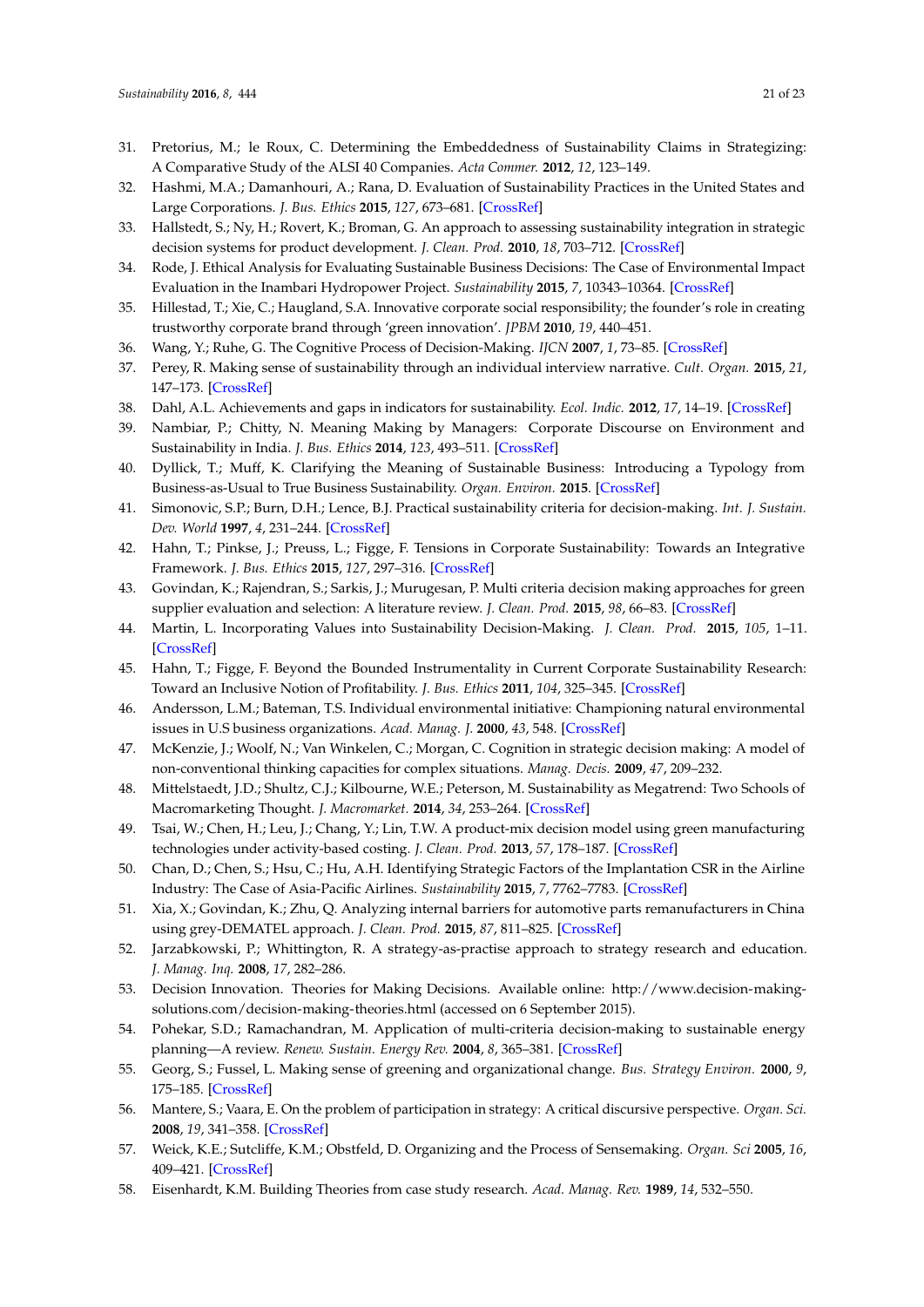- <span id="page-21-0"></span>59. Yin, R.K. *Case Study Research: Design and Methods*; SAGE: Thousand Oaks, CA, USA, 2014; pp. 9–99.
- <span id="page-21-1"></span>60. Guba, E.G. Criteria for assessing the trustworthiness of naturalistic inquiries. *ECTJ* **1981**, *29*, 75–91.
- <span id="page-21-14"></span>61. Shenton, A.K. Strategies for ensuring trustworthiness in qualitative research projects. *Educ. Inf.* **2004**, *22*, 63–75.
- <span id="page-21-2"></span>62. Flyvbjerg, B. Five misunderstandings about case-study research. *Qual. Inq.* **2006**, *12*, 219–245. [\[CrossRef\]](http://dx.doi.org/10.1177/1077800405284363)
- <span id="page-21-3"></span>63. Charmaz, K. *Constructing Grounded Theory*; SAGE: London, UK, 2014; pp. 22–136.
- <span id="page-21-4"></span>64. Whittington, R. Practice perspectives on strategy: Unifying and developing a field. *Acad. Manag. Proc.* **2002**, *1*, C1–C6. [\[CrossRef\]](http://dx.doi.org/10.5465/APBPP.2002.7517994)
- <span id="page-21-8"></span>65. Sharma, G.; Good, D. The Work of Middle Managers: Sensemaking and Sensegiving for Creating Positive Social Change. *J. Appl. Behav. Sci.* **2013**, *49*, 95–122. [\[CrossRef\]](http://dx.doi.org/10.1177/0021886312471375)
- <span id="page-21-29"></span>66. Steyn, M. Senior executives' perspectives of integrated reporting regulatory regimes as a mechanism for advancing sustainability in South African listed companies. *South. Afr. Bus. Rev.* **2014**, *18*, 142–174.
- <span id="page-21-5"></span>67. Visser, W.; Crane, A. Corporate Sustainability and the Individual: Understanding What Drives Sustainability Professionals as Change Agents. Available online: [http://www.waynevisser.com/wp-content/uploads/](http://www.waynevisser.com/wp-content/uploads/2010/02/paper_sustainability_individual_crane_wvisser.pdf) [2010/02/paper\\_sustainability\\_individual\\_crane\\_wvisser.pdf](http://www.waynevisser.com/wp-content/uploads/2010/02/paper_sustainability_individual_crane_wvisser.pdf) (accessed on 12 October 2015).
- <span id="page-21-6"></span>68. Knauer, A.; Serafeim, G. Attracting Long-Term Investors through Integrated Thinking and Reporting: A Clinical Study of a Biopharmaceutical Company. *J. Appl. Corp. Financ.* **2014**, *26*, 57–64. [\[CrossRef\]](http://dx.doi.org/10.1111/jacf.12067)
- <span id="page-21-7"></span>69. Petrini, M.; Pozzebon, M. Integrating Sustainability into Business Practices: Learning from Brazilian Firms. *Braz. Adm. Rev.* **2010**, *7*, 362–378. [\[CrossRef\]](http://dx.doi.org/10.1590/S1807-76922010000400004)
- <span id="page-21-9"></span>70. Vaara, E.; Whittington, R. Strategy-as-Practice: Taking Social Practices Seriously. *Acad. Manag. Ann.* **2012**, *6*, 285–336. [\[CrossRef\]](http://dx.doi.org/10.1080/19416520.2012.672039)
- <span id="page-21-10"></span>71. Elmualim, A.; Shockley, D.; Valle, R.; Ludlow, G.; Shah, S. Barriers and Commitment of Facilities Management Profession to the Sustainability Agenda. *Build. Environ.* **2010**, *45*, 58–64. [\[CrossRef\]](http://dx.doi.org/10.1016/j.buildenv.2009.05.002)
- <span id="page-21-11"></span>72. Jarzabkowski, P.; Balogun, J.; Seidi, D. Strategising: The challenges of a practise perspective. *Hum. Relat.* **2007**, *60*, 5–27. [\[CrossRef\]](http://dx.doi.org/10.1177/0018726707075703)
- <span id="page-21-12"></span>73. Currie, G.; Brown, A.D. A narratological approach to understanding processes of organizing in a UK hospital. *Hum. Relat.* **2003**, 563–586. [\[CrossRef\]](http://dx.doi.org/10.1177/0018726703056005003)
- <span id="page-21-13"></span>74. Creswell, J.W. *Qualitative Inquiry & Research Design*; SAGE: Thousand Oaks, CA, USA, 2013; p. 22.
- <span id="page-21-15"></span>75. Guba, E.G.; Lincoln, Y.S. Competing paradigms in qualitative research. In *Handbook of Qualitative Research*; Denzin, N.K., Lincoln, Y.S., Eds.; SAGE: Thousand Oaks, CA, USA, 1994; p. 117.
- <span id="page-21-16"></span>76. Jabareen, Y. Building a Conceptual Framework: Philosophy, Definitions, and Procedure. *Int. J. Qual. Methods* **2009**, *8*, 49–62.
- <span id="page-21-17"></span>77. Princen, T. Speaking of sustainability: The potential of metaphor. *Sustain. Sci. Pract. Policy* **2010**, *6*, 60–65.
- <span id="page-21-18"></span>78. Barter, N.; Russell, S. Organisational metaphors and sustainable development: Enabling or inhibiting? *Sustain. Account. Manag. Policy J.* **2013**, *4*, 145–162. [\[CrossRef\]](http://dx.doi.org/10.1108/SAMPJ-Jan-2012-0002)
- <span id="page-21-19"></span>79. Bonn, I.; Fisher, J. Sustainability: The missing ingredient in strategy. *J. Bus. Strategy* **2011**, *32*, 5–14. [\[CrossRef\]](http://dx.doi.org/10.1108/02756661111100274)
- <span id="page-21-20"></span>80. Ioppolo, G.; Cucurachi, S.; Salomone, R.; Saija, G.; Shi, L. Sustainable Local Development and Environmental Governance: A Strategic Planning Experience. *Sustainability* **2016**, *8*, 180. [\[CrossRef\]](http://dx.doi.org/10.3390/su8020180)
- <span id="page-21-21"></span>81. Pollan, M. Our Decrepit Food Factories. Available online: [http://michaelpollan.com/articles-archive/our](http://michaelpollan.com/articles-archive/our-decrepit-food-factories/)[decrepit-food-factories/](http://michaelpollan.com/articles-archive/our-decrepit-food-factories/) (accessed on 24 September 2015).
- <span id="page-21-22"></span>82. Murphy, K. The social pillar of sustainable development: A literature review and framework for policy analysis. *Sustain. Sci. Pract. Policy* **2012**, *8*, 15–29.
- <span id="page-21-23"></span>83. Vifell, Å.C.; Soneryd, L. Organizing matters: How 'the social dimension' gets lost in sustainability projects. *Sustain. Dev.* **2012**, *20*, 18–27.
- <span id="page-21-24"></span>84. Hind, P.; Wilson, A.; Lenssen, G. Developing leaders for sustainable business. *Corp. Gov.* **2009**, *9*, 7–20.
- <span id="page-21-25"></span>85. Haugh, H.M.; Talwar, A. How Do Corporations Embed Sustainability Across the Organization? *Acad. Manag. Learn. Educ.* **2010**, *9*, 384–396. [\[CrossRef\]](http://dx.doi.org/10.5465/AMLE.2010.53791822)
- <span id="page-21-26"></span>86. Macmillan Dictionary Desire Path—Definition. Available online: [http://www.macmillandictionary.com/](http://www.macmillandictionary.com/dictionary/british/desire-path) [dictionary/british/desire-path](http://www.macmillandictionary.com/dictionary/british/desire-path) (accessed on 30 November 2015).
- <span id="page-21-27"></span>87. Fenner, R.A.; Ainger, C.; Cruickshank, H.; Guthrie, P. Embedding sustainable development at Cambridge University Engineering Department. *Int. J. Sustain. High. Educ.* **2005**, *6*, 229–241.
- <span id="page-21-28"></span>88. Dawkins, C.; Ngunjiri, F.W. Corporate Social Responsibility Reporting in South Africa: A Descriptive and Comparative Analysis. *J. Bus. Commun.* **2008**, *45*, 286–307. [\[CrossRef\]](http://dx.doi.org/10.1177/0021943608317111)